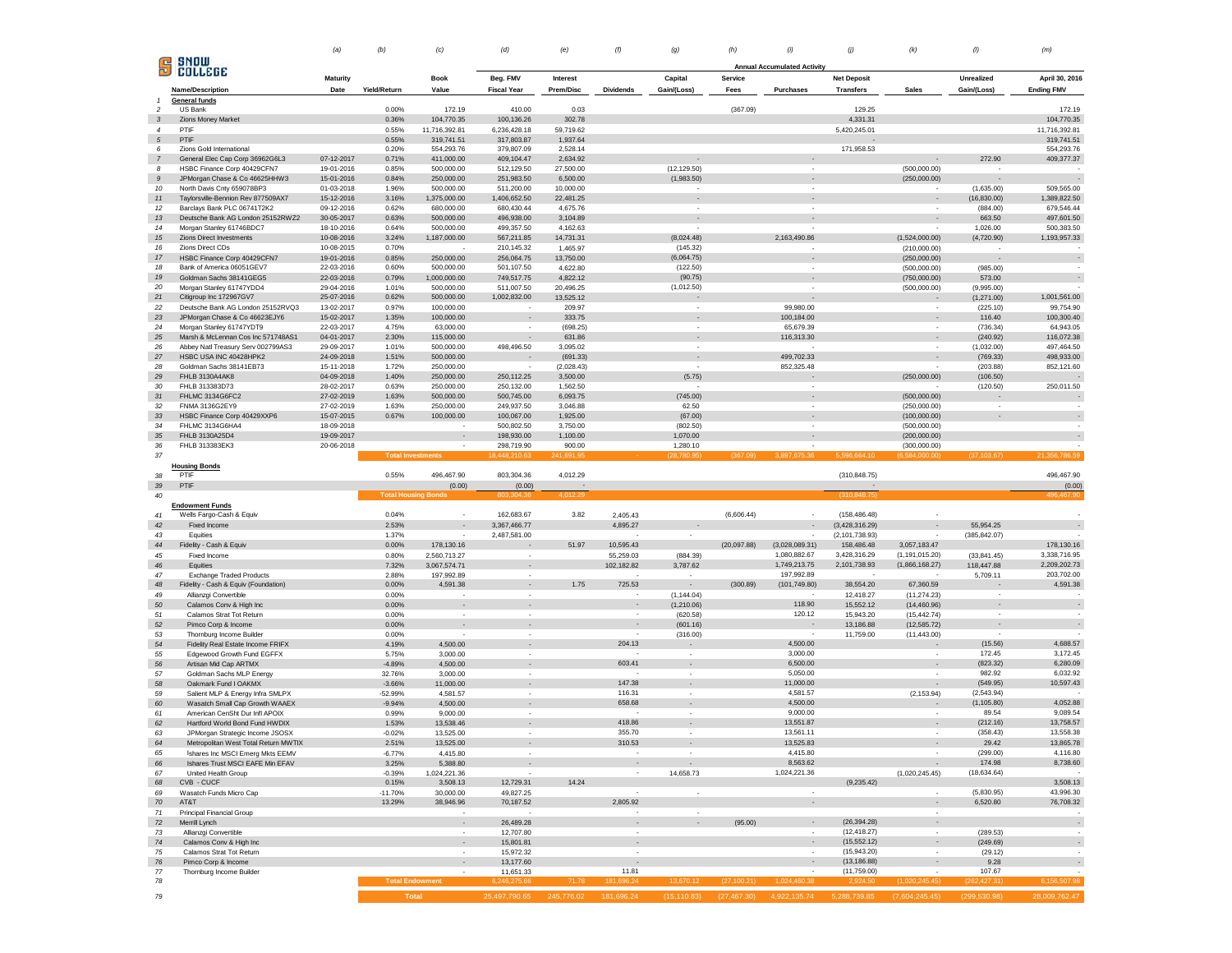| <b>SNOW<br/>COLLEGE</b><br>ПU                 |                                                                                                                                                                                                                                           | <b>Funds Invested Separately</b><br><b>Current Market Value</b><br>April 30, 2016 |                           |                                       |                                       |
|-----------------------------------------------|-------------------------------------------------------------------------------------------------------------------------------------------------------------------------------------------------------------------------------------------|-----------------------------------------------------------------------------------|---------------------------|---------------------------------------|---------------------------------------|
| <b>Stock Name</b>                             | <b>Total Shares</b>                                                                                                                                                                                                                       | Original<br><b>Source</b>                                                         | Investment<br><b>Date</b> | <b>Current</b><br><b>Market Price</b> | <b>Current</b><br><b>Market Value</b> |
| AT&T                                          | 1,976                                                                                                                                                                                                                                     | Gift                                                                              |                           | \$<br>38.82                           | 76,708.32<br>\$                       |
|                                               |                                                                                                                                                                                                                                           |                                                                                   |                           | <b>Total Current Market Value</b>     | 76,708.32<br>\$                       |
| the State Board of Regents.<br>Jake Dettinger | To the best of my knowledge, the investment activities of Snow College, comply in every respect with the<br>State Money Management Act, the Rules of the State Money Management Council, and the policies of<br>inance and Administration |                                                                                   |                           |                                       |                                       |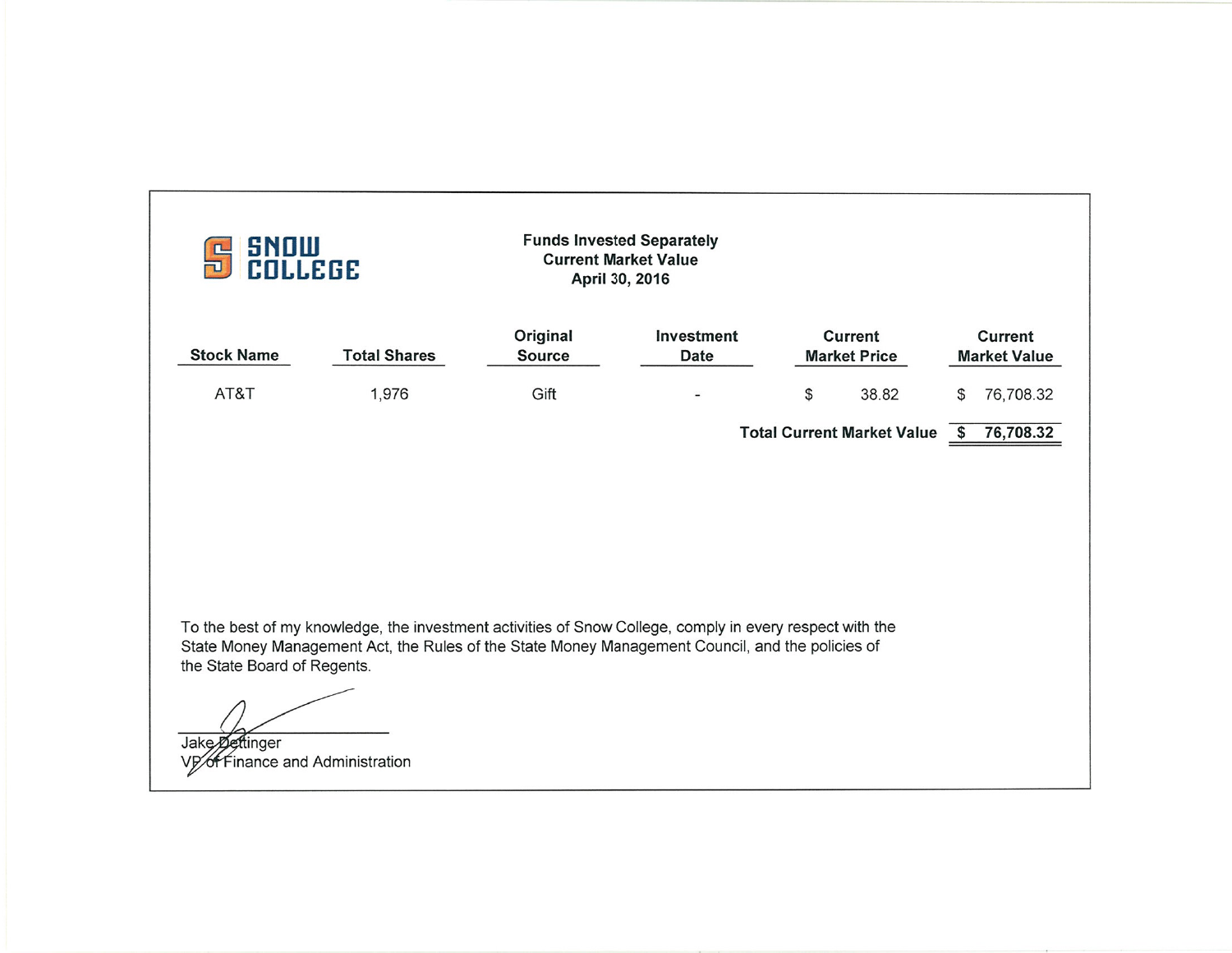#### **Interest**

**The Co** 

|                          |                       | July      | August    | September | October   | November  | December   | January   | February  | March     | April       | May | June | <b>Accruals</b> | <b>YTD</b> |                        |
|--------------------------|-----------------------|-----------|-----------|-----------|-----------|-----------|------------|-----------|-----------|-----------|-------------|-----|------|-----------------|------------|------------------------|
| Investments              |                       |           |           |           |           |           |            |           |           |           |             |     |      |                 |            |                        |
| <b>US Bank</b>           |                       |           |           |           | $\sim$    |           |            |           |           | 0.02      | 0.01        |     |      |                 |            | 0.03 L41010-5708       |
| PTIF                     |                       | 156.30    | 164.67    | 186.99    | 174.40    | 172.66    | 224.72     | 167.44    | 206.24    | 230.19    | 254.03      |     |      |                 |            | 1,937.64 P95310-5708   |
| Zions                    | Gold Intl Market      | 195.33    | 346.21    | 411.81    | 255.24    | 196.28    | 240.87     | 398.19    | 187.25    | 160.65    | 136.31      |     |      |                 |            | 2,528.14 D15595-5708   |
| PTIF                     |                       | 3,067.08  | 3,231.47  | 3,669.38  | 5,394.90  | 5,340.85  | 5,329.25   | 5,977.03  | 8,525.56  | 9,875.76  | 9,308.34    |     |      |                 |            | 59,719.62 D15765-1240  |
| Zions                    | <b>Money Market</b>   | 30.31     | 30.47     | 29.64     | 29.77     | 30.85     | 30.92      | 28.99     | 31.10     | 31.19     | 29.54       |     |      |                 |            | 302.78 D15765-1250     |
| General Elec Cap Corp    | 36962G6L3             |           |           | 800.32    |           |           | 856.42     |           |           | 978.18    |             |     |      |                 |            | 2,634.92 D15765-1230   |
| <b>HSBC Finance Corp</b> | 40429CFN7             | 13,750.00 |           |           |           |           |            | 13,750.00 |           |           |             |     |      |                 |            | 27,500.00 D15765-1230  |
| JPMorgan Chase & Co      | 46625HHW3             | 3,250.00  |           |           |           |           |            | 3,250.00  |           |           |             |     |      |                 |            | 6,500.00 D15765-1230   |
| Zions                    | North Davis 659078BP3 |           |           | 5,000.00  |           |           |            |           |           | 5,000.00  |             |     |      |                 |            | 10,000.00 D15765-1230  |
| Zions                    | Taylor 877509AX7      |           |           |           |           |           | 22,481.25  |           |           |           |             |     |      |                 |            | 22,481.25 D15765-1230  |
| <b>Barclays Bank PLC</b> | 06741T2K2             |           |           | 1,427.06  |           |           | 1,500.59   |           |           | 1,748.11  |             |     |      |                 |            | 4,675.76 D15765-1230   |
| Deutsche Bank AG         | 25152RWZ2             |           | 952.34    |           |           | 1,038.18  |            |           |           | 1,114.37  |             |     |      |                 |            | 3,104.89 D15765-1230   |
| Morgan Stanley           | 61746BDC7             | 916.45    |           |           | 931.49    |           |            | 977.69    |           |           | 1,337.00    |     |      |                 |            | 4,162.63 D15765-1230   |
| Zions                    | Holdings Investments  | 464.23    | 1,908.08  | 2,030.33  | 5,166.38  | 1,564.31  | (1,790.08) | 6,601.12  | 2,406.25  | (125.48)  | (3, 493.83) |     |      |                 |            | 14,731.31 D15765-1230  |
|                          |                       |           | 1,465.97  |           |           |           |            |           |           |           |             |     |      |                 |            | 1,465.97 D15765-1230   |
| <b>HSBC</b>              | 40429CFN7             | 6,875.00  |           |           |           |           |            | 6,875.00  |           |           |             |     |      |                 |            | 13,750.00 D15765-1230  |
| <b>Bank of America</b>   | 06051GEV7             |           |           | 1,406.58  |           |           | 1,439.82   |           |           | 1,776.40  |             |     |      |                 |            | 4,622.80 D15765-1230   |
| Goldman Sachs            | 38141GEG5             |           |           | 1,400.70  |           |           | 1,458.28   |           |           | 1,963.14  |             |     |      |                 |            | 4,822.12 D15765-1230   |
| Morgan Stanley           | 61747YDD4             |           |           |           | 9,500.00  |           |            |           |           | 1,496.25  | 9,500.00    |     |      |                 |            | 20,496.25 D15765-1230  |
| Citigroup Inc            | 172967GV7             | 3,126.86  |           |           | 3,172.61  |           |            | 3,235.30  |           |           | 3,990.35    |     |      |                 |            | 13,525.12 D15765-1230  |
| Deutsche Bank AG         | 25152RVQ3             |           |           |           |           | (45.76)   |            |           | 255.73    |           |             |     |      |                 |            | 209.97 D15765-1230     |
| JPMorgan Chase & Co      | 46623EJY6             |           |           |           |           | (341.25)  |            |           | 675.00    |           |             |     |      |                 |            | 333.75 D15765-1230     |
| Morgan Stanley           | 61747YDT9             |           |           |           |           |           | (698.25)   |           |           |           |             |     |      |                 |            | (698.25) D15765-1230   |
| Marsh & McLennan Cos Inc | 571748AS1             |           |           |           |           |           |            | (690.64)  |           |           | 1.322.50    |     |      |                 |            | 631.86 D15765-1230     |
| Abbey Natl               | 002799AS3             |           |           |           | 884.22    |           | 930.35     |           |           | 1,280.45  |             |     |      |                 |            | 3,095.02 D15765-1230   |
| <b>HSBC USA INC</b>      | 40428HPK2             |           |           |           |           |           |            |           |           |           | (691.33)    |     |      |                 |            | (691.33) D15765-1230   |
| Goldman Sachs            | 38141EB73             |           |           |           |           |           |            |           |           | (859.10)  | (1, 169.33) |     |      |                 |            | (2,028.43) D15765-1230 |
| <b>FHLB</b>              | 3130A4AK8             |           |           | 1,750.00  |           |           |            |           |           | 1,750.00  |             |     |      |                 |            | 3,500.00 D15765-1230   |
| <b>FHLB</b>              | 313383D73             |           | 781.25    |           |           |           |            |           | 781.25    |           |             |     |      |                 |            | 1,562.50 D15765-1230   |
| <b>FHLMC</b>             | 3134G6FC2             |           | 4,062.50  |           |           | 2,031.25  |            |           |           |           |             |     |      |                 |            | 6,093.75 D15765-1230   |
| <b>FNMA</b>              | 3136G2EY9             |           | 2,031.25  |           |           | 1,015.63  |            |           |           |           |             |     |      |                 |            | 3,046.88 D15765-1230   |
| <b>HSBC</b>              | 40429XXP6             | 1,925.00  |           |           |           |           |            |           |           |           |             |     |      |                 |            | 1,925.00 D15765-1230   |
| <b>FHLMC</b>             | 3134G6HA4             |           |           | 3.750.00  |           |           |            |           |           |           |             |     |      |                 |            | 3,750.00 D15765-1230   |
| <b>FHLB</b>              | 3130A25D4             |           |           | 1,100.00  |           |           |            |           |           |           |             |     |      |                 |            | 1,100.00 D15765-1230   |
| <b>FHLB</b>              | 313383EK3             |           |           | 900.00    |           |           |            |           |           |           |             |     |      |                 |            | 900.00 D15765-1230     |
|                          |                       | 33,404.93 | 14,463.33 | 23,264.01 | 25,079.37 | 10,634.06 | 31,538.55  | 40,004.49 | 12,674.89 | 26,029.27 | 20,133.24   |     |      |                 |            | 237,226.14 D15765-1230 |

Total Investments 33,756.56 14,974.21 23,862.81 25,509.01 11,003.00 32,004.14 40,570.12 13,068.38 26,420.13 20,523.59 - - - - - - 241,691.95

| <b>Housing Bonds</b><br>Zions-Housing<br>Zions-Housing | PTIF<br>PTIF                       | 518.07       | 395.32    | 416.51    | 421.17    | 450.82    | 451.82    | 390.99    | 313.94    | 307.11    | 346.54    |                 |                    | 4,012.29 P95610-5708<br>P91620-5708 |
|--------------------------------------------------------|------------------------------------|--------------|-----------|-----------|-----------|-----------|-----------|-----------|-----------|-----------|-----------|-----------------|--------------------|-------------------------------------|
|                                                        |                                    | 518.07       | 395.32    | 416.51    | 421.17    | 450.82    | 451.82    | 390.99    | 313.94    | 307.11    | 346.54    |                 |                    | 4,012.29<br>$\sim$                  |
|                                                        | <b>Total Investments + Housing</b> | 34,274.63    | 15,369.53 | 24,279.32 | 25,930.18 | 11,453.82 | 32,455.96 | 40,961.11 | 13,382.32 | 26,727.24 | 20,870.13 | <b>Service</b>  | <b>Service</b>     | $-245,704.24$                       |
| Endowment<br><b>CVB</b>                                | R27510-5708                        | 1.65         | 1.69      | 1.67      | 1.76      | 1.74      | 1.84      | 1.88      | 1.19      | 0.40      | 0.42      |                 |                    | 14.24 R27150-5708                   |
|                                                        |                                    |              |           |           |           |           |           |           |           |           |           |                 |                    |                                     |
| Wells Fargo<br>Fidelity - Endowment                    | Cash & Equiv<br>Cash & Equiv       | 3.82<br>2.49 | 4.99      | 4.94      | 6.48      | 5.45      | 5.64      | 5.64      | 5.19      | 5.68      | 5.47      |                 |                    | 3.82 E60001-5708<br>51.97           |
| Fidelity - Foundation                                  | Cash & Equiv                       | 0.51         | 0.14      | 0.11      | 0.11      | 0.11      | 0.11      | 0.11      | 0.25      | 0.16      | 0.14      |                 |                    | 1.75                                |
|                                                        | <b>Total Endowment</b>             | 8.47         | 6.82      | 6.72      | 8.35      | 7.30      | 7.59      | 7.63      | 6.63      | 6.24      | 6.03      | <b>Contract</b> | <b>State State</b> | 71.78<br><b>Contract</b>            |
|                                                        |                                    |              |           |           |           |           |           |           |           |           |           |                 |                    |                                     |

**Total Income 34,283.10 15,376.35 24,286.04 25,938.53 11,461.12 32,463.55 40,968.74 13,388.95 26,733.48 20,876.16 - - - 245,776.02**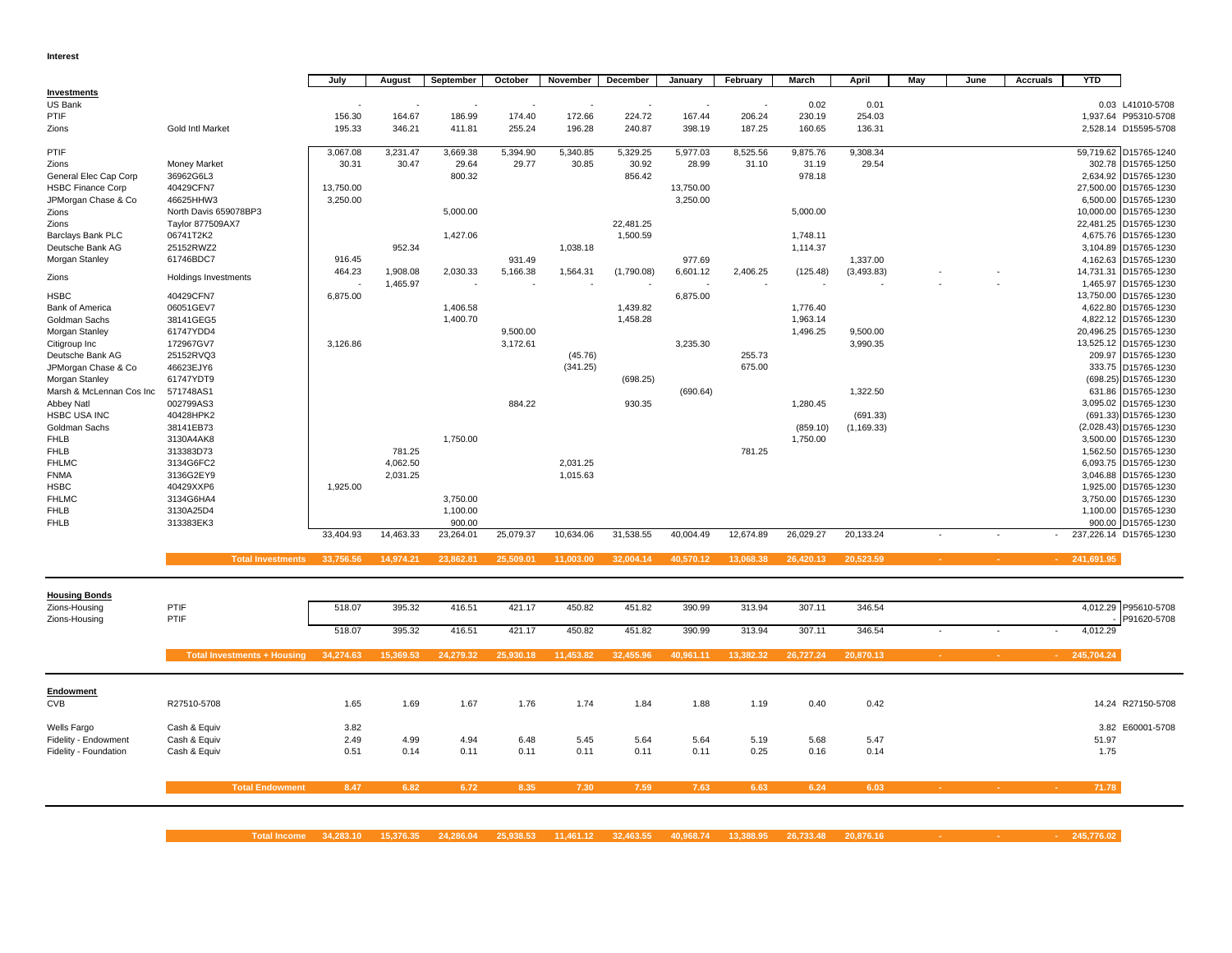#### **Dividends**

|                  |                                      | July     | August   | September  | October  | November  | December  | January  | February | March     | April    | May    | June            | <b>Accruals</b> | <b>YTD</b> |                        |
|------------------|--------------------------------------|----------|----------|------------|----------|-----------|-----------|----------|----------|-----------|----------|--------|-----------------|-----------------|------------|------------------------|
| <b>Endowment</b> |                                      |          |          |            |          |           |           |          |          |           |          |        |                 |                 |            |                        |
| Wells Fargo      | Cash                                 | 430.17   | 1,625.51 | 251.04     | 8.28     | 38.60     | 16.28     | 35.55    |          |           |          |        |                 |                 | 2,405.43   |                        |
| Wells Fargo      | Fixed Income                         | 4,895.27 |          |            |          |           |           |          |          |           |          |        |                 |                 | 4,895.27   |                        |
| Wells Fargo      | Equities                             |          |          |            |          |           |           |          |          |           |          |        |                 |                 | 0.00       |                        |
| Fidelity         | Cash                                 | 754.31   | 6,967.11 | 697.10     |          |           | 2,176.91  |          |          |           |          |        |                 |                 | 10,595.43  |                        |
| Fidelity         | Fixed Income                         |          |          | (1,057.27) | 4,589.16 | 4,758.14  | 19,652.07 | 4,963.34 | 4,741.74 | 12,541.80 | 5,070.05 |        |                 |                 | 55,259.03  |                        |
| Fidelity         | Equities                             |          |          | 5,784.14   | 2,768.08 | 28,255.88 | 62,560.71 | 2,814.01 |          |           |          |        |                 |                 | 102,182.82 |                        |
|                  |                                      |          |          |            |          |           |           |          |          |           |          |        |                 |                 |            |                        |
| Fidelity         | <b>Exchange Traded Products</b>      |          |          |            |          |           |           |          |          |           |          |        |                 |                 | 0.00       |                        |
|                  |                                      | 6,079.75 | 8,592.62 | 5,675.01   | 7,365.52 | 33,052.62 | 84,405.97 | 7,812.90 | 4,741.74 | 12,541.80 | 5,070.05 | 0.00   | 0.00            | 0.00            |            | 175,337.98 E60001-5706 |
|                  |                                      |          |          |            |          |           |           |          |          |           |          |        |                 |                 |            |                        |
|                  | AT&T                                 | 928.72   |          |            | 928.72   |           |           | 948.48   |          |           |          |        |                 |                 | 2,805.92   |                        |
|                  |                                      |          |          |            |          |           |           |          |          |           |          |        |                 |                 |            | 2,805.92 R27780-5706   |
|                  |                                      |          |          |            |          |           |           |          |          |           |          |        |                 |                 |            |                        |
| Foundation       |                                      |          |          |            |          |           |           |          |          |           |          |        |                 |                 |            |                        |
| Merril Lynch     | Cash                                 |          |          |            |          |           |           |          |          |           |          |        |                 |                 | 0.00       |                        |
| Merril Lynch     | Allianzgi Convertible                |          |          |            |          |           |           |          |          |           |          |        |                 |                 | 0.00       |                        |
| Merril Lynch     | Calamos Conv & High Inc              |          |          |            |          |           |           |          |          |           |          |        |                 |                 | 0.00       |                        |
| Merril Lynch     | Calamos Strat Tot Return             |          |          |            |          |           |           |          |          |           |          |        |                 |                 | 0.00       |                        |
| Merril Lynch     | Pimco Corporate Income               |          |          |            |          |           |           |          |          |           |          |        |                 |                 | 0.00       |                        |
| Merril Lynch     | Thornburg Income Builder             |          |          | 11.81      |          |           |           |          |          |           |          |        |                 |                 | 11.81      |                        |
| Fidelity         | Cash - Fidelity                      | 309.05   | 295.60   | 16.02      |          |           | 104.86    |          |          |           |          |        |                 |                 | 725.53     |                        |
| Fidelity         | Allianzgi Convertible                |          |          |            |          |           |           |          |          |           |          |        |                 |                 | 0.00       |                        |
| Fidelity         | Calamos Conv & High Inc              |          |          |            |          |           |           |          |          |           |          |        |                 |                 | 0.00       |                        |
| Fidelity         | Calamos Strat Tot Return             |          |          |            |          |           |           |          |          |           |          |        |                 |                 | 0.00       |                        |
| Fidelity         | Pimco Corporate Income               |          |          |            |          |           |           |          |          |           |          |        |                 |                 | 0.00       |                        |
| Fidelity         | Thornburg Income Builder             |          |          |            |          |           |           |          |          |           |          |        |                 |                 | 0.00       |                        |
| Fidelity         | Fidelity Real Estate Income FRIFX    |          |          | 88.00      |          |           | 100.02    |          |          | 16.11     |          |        |                 |                 | 204.13     |                        |
| Fidelity         | Edgewood Growth Fund EGFFX           |          |          |            |          |           |           |          |          |           |          |        |                 |                 | 0.00       |                        |
| Fidelity         | Artisan Mid Cap ARTMX                |          |          |            |          | 603.41    |           |          |          |           |          |        |                 |                 | 603.41     |                        |
| Fidelity         | Goldman Sachs MLP Energy             |          |          |            |          |           |           |          |          |           |          |        |                 |                 | 0.00       |                        |
| Fidelity         | Oakmark Fund I OAKMX                 |          |          |            |          |           | 147.38    |          |          |           |          |        |                 |                 | 147.38     |                        |
| Fidelity         | Salient MLP & Energy Infra SMLPX     |          |          |            | 57.68    |           |           | 58.63    |          |           |          |        |                 |                 | 116.31     |                        |
| Fidelity         | Wasatch Small Cap Growth WAAEX       |          |          |            |          |           | 658.68    |          |          |           |          |        |                 |                 | 658.68     |                        |
| Fidelity         | American CenSht Dur Infl APOIX       |          |          |            |          |           |           |          |          |           |          |        |                 |                 | 0.00       |                        |
| Fidelity         | Hartford World Bond Fund HWDIX       |          |          | 14.29      | 12.33    | 14.22     | 339.88    | 12.04    | 14.54    | 11.56     |          |        |                 |                 | 418.86     |                        |
| Fidelity         | JPMorgan Strategic Income JSOSX      |          |          | 38.54      | 39.83    | 41.12     | 62.46     | 41.44    | 40.39    | 50.05     | 41.87    |        |                 |                 | 355.70     |                        |
| Fidelity         | Metropolitan West Total Return MWTIX |          |          | 21.77      | 18.40    | 19.09     | 167.87    | 22.31    | 19.61    | 17.30     | 24.18    |        |                 |                 | 310.53     |                        |
| Fidelity         | Ishares Inc MSCI Emerg Mkts EEMV     |          |          |            |          |           |           |          |          |           |          |        |                 |                 | 0.00       |                        |
| Fidelity         | Ishares Trust MSCI EAFE Min EFAV     |          |          |            |          |           |           |          |          |           |          |        |                 |                 | 0.00       |                        |
| Fidelity         | United Health Group                  |          |          |            |          |           |           |          |          |           |          |        |                 |                 | 0.00       |                        |
|                  | Wasatch Funds Micro Cap              |          |          |            |          |           |           |          |          |           |          |        |                 |                 | 0.00       |                        |
|                  | <b>Principal Financial Group</b>     |          |          |            |          |           |           |          |          |           |          |        |                 |                 | 0.00       |                        |
|                  |                                      | 309.05   | 295.60   | 190.43     | 128.24   | 677.84    | 1,581.15  | 134.42   | 74.54    | 95.02     | 66.05    | 0.00   | 0.00            | 0.00            |            | 3,552.34 E60001-5706   |
|                  |                                      |          |          |            |          |           |           |          |          |           |          |        |                 |                 |            |                        |
|                  | <b>Total Merrill Lynch/Fidelity</b>  | 309.05   | 295.60   | 190.43     | 128.24   | 677.84    | 1,581.15  | 134.42   | 74.54    | 95.02     | 66.05    | $\sim$ | $\sim$          | na i            | 3,552.34   |                        |
|                  |                                      |          |          |            |          |           |           |          |          |           |          |        |                 |                 |            |                        |
|                  | <b>Total Dividend Income</b>         | 7.317.52 | 8.888.22 | 5.865.44   | 8.422.48 | 33.730.46 | 85.987.12 | 8.895.80 | 4.816.28 | 12.636.82 | 5.136.10 | $\sim$ | $\Delta \sim 1$ | <b>A</b>        | 184.502.16 |                        |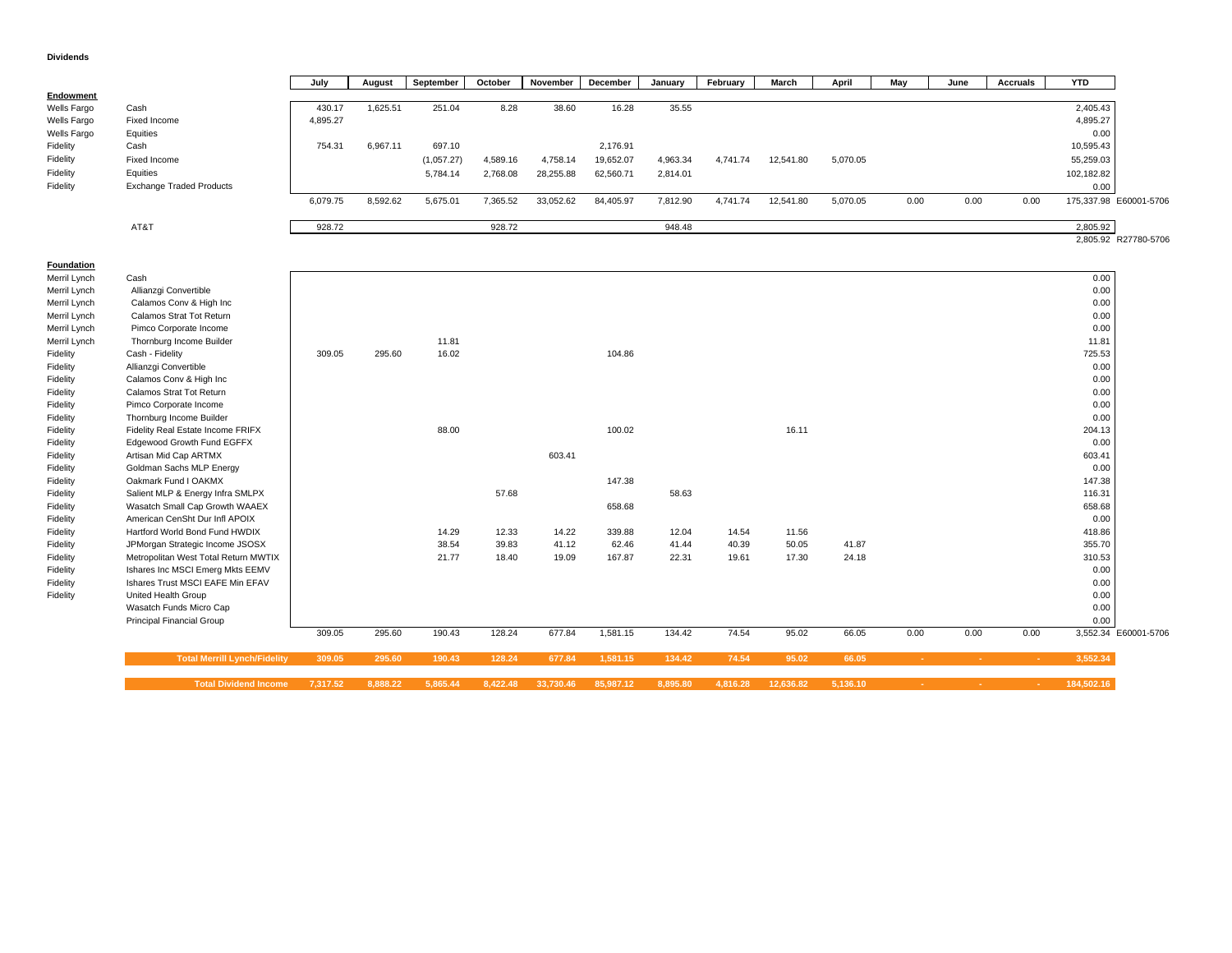#### 1 2 3 4 5 6 7 8 9 10 11  $12$

|                                                 |                                                                      | July                   | August     | September  | October    | November | December   | January                    | February | March      | April       | May | June | <b>YTD</b>                 |                       |
|-------------------------------------------------|----------------------------------------------------------------------|------------------------|------------|------------|------------|----------|------------|----------------------------|----------|------------|-------------|-----|------|----------------------------|-----------------------|
|                                                 | <b>Capital Gains/(Losses)</b>                                        |                        |            |            |            |          |            |                            |          |            |             |     |      |                            |                       |
| General Elec Cap Corp                           | 36962G6L3                                                            |                        |            |            |            |          |            |                            |          |            |             |     |      |                            |                       |
| <b>HSBC Finance Corp</b><br>JPMorgan Chase & Co | 40429CFN7<br>46625HHW3                                               |                        |            |            |            |          |            | (12, 129.50)<br>(1,983.50) |          |            |             |     |      | (12, 129.50)<br>(1,983.50) |                       |
| Zions                                           | North Davis 659078BP3                                                |                        |            |            |            |          |            |                            |          |            |             |     |      | $\sim$                     |                       |
| Zions                                           | Taylor 877509AX7                                                     |                        |            |            |            |          |            |                            |          |            |             |     |      |                            |                       |
| Barclays Bank PLC                               | 06741T2K2<br>25152RWZ2                                               |                        |            |            |            |          |            |                            |          |            |             |     |      | $\overline{\phantom{a}}$   |                       |
| Deutsche Bank AG<br>Morgan Stanley              | 61746BDC7                                                            |                        |            |            |            |          |            |                            |          |            |             |     |      |                            |                       |
|                                                 |                                                                      | (145.06)               | (740.08)   | (383.94)   | (1,570.06) | (134.00) | (1,500.64) | (1, 199.92)                | (676.63) | (1,525.86) | (148.29)    |     |      | (8,024.48)                 |                       |
| Zions                                           | Holdings Investments                                                 |                        | (145.32)   |            |            |          |            |                            |          |            |             |     |      | (145.32)                   |                       |
| <b>HSBC</b><br><b>Bank of America</b>           | 40429CFN7<br>06051GEV7                                               |                        |            |            |            |          |            | (6,064.75)                 |          | (122.50)   |             |     |      | (6,064.75)<br>(122.50)     |                       |
| Goldman Sachs                                   | 38141GEG5                                                            |                        |            |            |            |          |            |                            |          | (90.75)    |             |     |      | (90.75)                    |                       |
| Morgan Stanley                                  | 61747YDD4                                                            |                        |            |            |            |          |            |                            |          |            | (1,012.50)  |     |      | (1,012.50)                 |                       |
| Citigroup Inc                                   | 172967GV7                                                            |                        |            |            |            |          |            |                            |          |            |             |     |      | $\overline{\phantom{a}}$   |                       |
| Deutsche Bank AG<br>JPMorgan Chase & Co         | 25152RVQ3<br>46623EJY6                                               |                        |            |            |            |          |            |                            |          |            |             |     |      | $\sim$                     |                       |
| Morgan Stanley                                  | 61747YDT9                                                            |                        |            |            |            |          |            |                            |          |            |             |     |      |                            |                       |
| Marsh & McLennan Cos Inc                        | 571748AS1                                                            |                        |            |            |            |          |            |                            |          |            |             |     |      |                            |                       |
| Abbey Natl                                      | 002799AS3                                                            |                        |            |            |            |          |            |                            |          |            |             |     |      | $\overline{\phantom{a}}$   |                       |
| Goldman Sachs<br><b>FHLB</b>                    | 38141EB73<br>3130A4AK8                                               |                        |            |            |            |          |            |                            |          | (5.75)     |             |     |      | (5.75)                     |                       |
| <b>FHLB</b>                                     | 313383D73                                                            |                        |            |            |            |          |            |                            |          |            |             |     |      |                            |                       |
| <b>FHLMC</b>                                    | 3134G6FC2                                                            |                        |            |            |            | (745.00) |            |                            |          |            |             |     |      | (745.00)                   |                       |
| <b>FNMA</b>                                     | 3136G2EY9                                                            |                        |            |            |            | 62.50    |            |                            |          |            |             |     |      | 62.50                      |                       |
| <b>HSBC</b><br><b>FHLMC</b>                     | 40429XXP6<br>3134G6HA4                                               | (67.00)                |            | (802.50)   |            |          |            |                            |          |            |             |     |      | (67.00)<br>(802.50)        |                       |
| <b>FHLB</b>                                     | 3130A25D4                                                            |                        |            | 1,070.00   |            |          |            |                            |          |            |             |     |      | 1,070.00                   |                       |
| <b>FHLB</b>                                     | 313383EK3                                                            |                        |            | 1,280.10   |            |          |            |                            |          |            |             |     |      |                            | 1,280.10 D15765-5707  |
|                                                 |                                                                      | (212.06)               | (885.40)   | 1,163.66   | (1,570.06) | (816.50) | (1,500.64) | (21, 377.67)               | (676.63) | (1,744.86) | (1, 160.79) |     |      | (28, 780.95)               |                       |
|                                                 |                                                                      |                        |            |            |            |          |            |                            |          |            |             |     |      |                            |                       |
| Wells Fargo                                     | Wells FargoFixed Inc                                                 |                        |            |            |            |          |            |                            |          |            |             |     |      |                            |                       |
| Wells Fargo                                     | <b>Wells FargoEquities</b>                                           |                        |            |            |            |          |            |                            |          |            |             |     |      |                            |                       |
| Fidelity                                        | Fidelity Fixed Inc                                                   |                        | (1,568.23) |            |            |          |            |                            |          | 683.84     |             |     |      | (884.39)                   |                       |
| Fidelity<br>Fidelity                            | <b>Fidelity Equities</b><br>Fidelity Exchange Traded Products        | (981.78)               | (7,263.94) | (1,784.55) | 14,525.29  |          | (707.40)   |                            |          |            |             |     |      | 3,787.62                   |                       |
| Merril Lynch                                    | Merrill Lynch                                                        |                        |            |            |            |          |            |                            |          |            |             |     |      |                            |                       |
| Fidelity                                        | Fidelity - Foundation                                                |                        |            |            |            |          |            |                            |          |            |             |     |      |                            |                       |
| Fidelity                                        | Allianzgi Convertible                                                | (1, 144.04)            |            |            |            |          |            |                            |          |            |             |     |      | (1, 144.04)                |                       |
| Fidelity<br>Fidelity                            | Calamos Conv & High Inc<br>Calamos Strat Tot Return                  | (1,210.06)<br>(620.58) |            |            |            |          |            |                            |          |            |             |     |      | (1, 210.06)<br>(620.58)    |                       |
| Fidelity                                        | Pimco Corporate Income                                               | (601.16)               |            |            |            |          |            |                            |          |            |             |     |      | (601.16)                   |                       |
| Fidelity                                        | Thornburg Income Builder                                             | (316.00)               |            |            |            |          |            |                            |          |            |             |     |      | (316.00)                   |                       |
| Fidelity                                        | Fidelity Real Estate Income FRIFX                                    |                        |            |            |            |          |            |                            |          |            |             |     |      |                            |                       |
| Fidelity<br>Fidelity                            | Edgewood Growth Fund EGFFX<br>Artisan Mid Cap ARTMX                  |                        |            |            |            |          |            |                            |          |            |             |     |      |                            |                       |
| Fidelity                                        | Goldman Sachs MLP Energy                                             |                        |            |            |            |          |            |                            |          |            |             |     |      |                            |                       |
| Fidelity                                        | Oakmark Fund I OAKMX                                                 |                        |            |            |            |          |            |                            |          |            |             |     |      |                            |                       |
| Fidelity                                        | Salient MLP & Energy Infra SMLPX                                     |                        |            |            |            |          |            |                            |          |            |             |     |      |                            |                       |
| Fidelity<br>Fidelity                            | Wasatch Small Cap Growth WAAEX<br>American CenSht Dur Infl APOIX     |                        |            |            |            |          |            |                            |          |            |             |     |      |                            |                       |
| Fidelity                                        | Hartford World Bond Fund HWDIX                                       |                        |            |            |            |          |            |                            |          |            |             |     |      |                            |                       |
| Fidelity                                        | JPMorgan Strategic Income JSOSX                                      |                        |            |            |            |          |            |                            |          |            |             |     |      |                            |                       |
| Fidelity                                        | Metropolitan West Total Return MWTIX                                 |                        |            |            |            |          |            |                            |          |            |             |     |      |                            |                       |
| Fidelity<br>Fidelity                            | Ishares Inc MSCI Emerg Mkts EEMV<br>Ishares Trust MSCI EAFE Min EFAV |                        |            |            |            |          |            |                            |          |            |             |     |      |                            |                       |
| Fidelity                                        | Fidelity - United Health Group                                       |                        |            |            |            |          |            | 14,658.73                  |          |            |             |     |      | 14,658.73                  |                       |
|                                                 | Wasatch Funds Microcap                                               |                        |            |            |            |          |            |                            |          |            |             |     |      |                            |                       |
|                                                 | Principal Financial Group                                            | (4,873.62)             | (8,832.17) | (1,784.55) | 14,525.29  | $\sim$   | (707.40)   | 14,658.73                  | $\sim$   | 683.84     | $\sim$      |     |      |                            | 13,670.12 E60001-5707 |
|                                                 |                                                                      |                        |            |            |            |          |            |                            |          |            |             |     |      |                            |                       |
|                                                 |                                                                      |                        |            |            |            |          |            |                            |          |            |             |     |      |                            |                       |
|                                                 | Tota                                                                 | (5.085.68)             | (9.717.57  | (620.89    | 12.955.23  | (816.50) | (2.208.04) | (6.718.94                  | (676.63  | (1.061.02) | (1.160.79   |     |      | (15, 110.83)               |                       |
| <b>Investment Service Fees</b>                  |                                                                      |                        |            |            |            |          |            |                            |          |            |             |     |      |                            |                       |
| US Bank                                         |                                                                      | 34.51                  | 43.22      | 34.51      | 34.52      | 33.89    | 34.10      | 34.10                      | 36.38    | 36.39      | 45.47       |     |      |                            | 367.09 L43180-7152    |
| <b>Endowment Service Fees</b>                   |                                                                      |                        |            |            |            |          |            |                            |          |            |             |     |      |                            |                       |
| Wells Fargo                                     | Wells Fargo-Cash & Equiv                                             | 6,606.44               |            |            |            |          |            |                            |          |            |             |     |      | 6,606.44                   |                       |
| Wells Fargo                                     | Fidelity<br>Merrill Lynch                                            | 4,145.95<br>95.00      |            |            | 5,597.12   | (101.62) |            | 5,669.05                   | (193.05) |            | 4,980.43    |     |      | 20,097.88<br>95.00         |                       |
| Merril Lynch<br>Fidelity                        | Fidelity - Foundation                                                | 69.70                  |            |            | 73.57      | (6.38)   |            | 88.70                      | (9.20)   |            | 84.50       |     |      | 300.89                     |                       |
|                                                 |                                                                      |                        |            |            |            |          |            |                            |          |            |             |     |      |                            |                       |
|                                                 |                                                                      | 10,917.09              |            |            | 5,670.69   | (108.00) |            | 5,757.75                   | (202.25) |            | 5,064.93    |     |      |                            | 27,100.21 E60001-7089 |
|                                                 | <b>Total Fees</b>                                                    |                        |            |            |            |          |            |                            |          |            |             |     |      | 27,467.30                  |                       |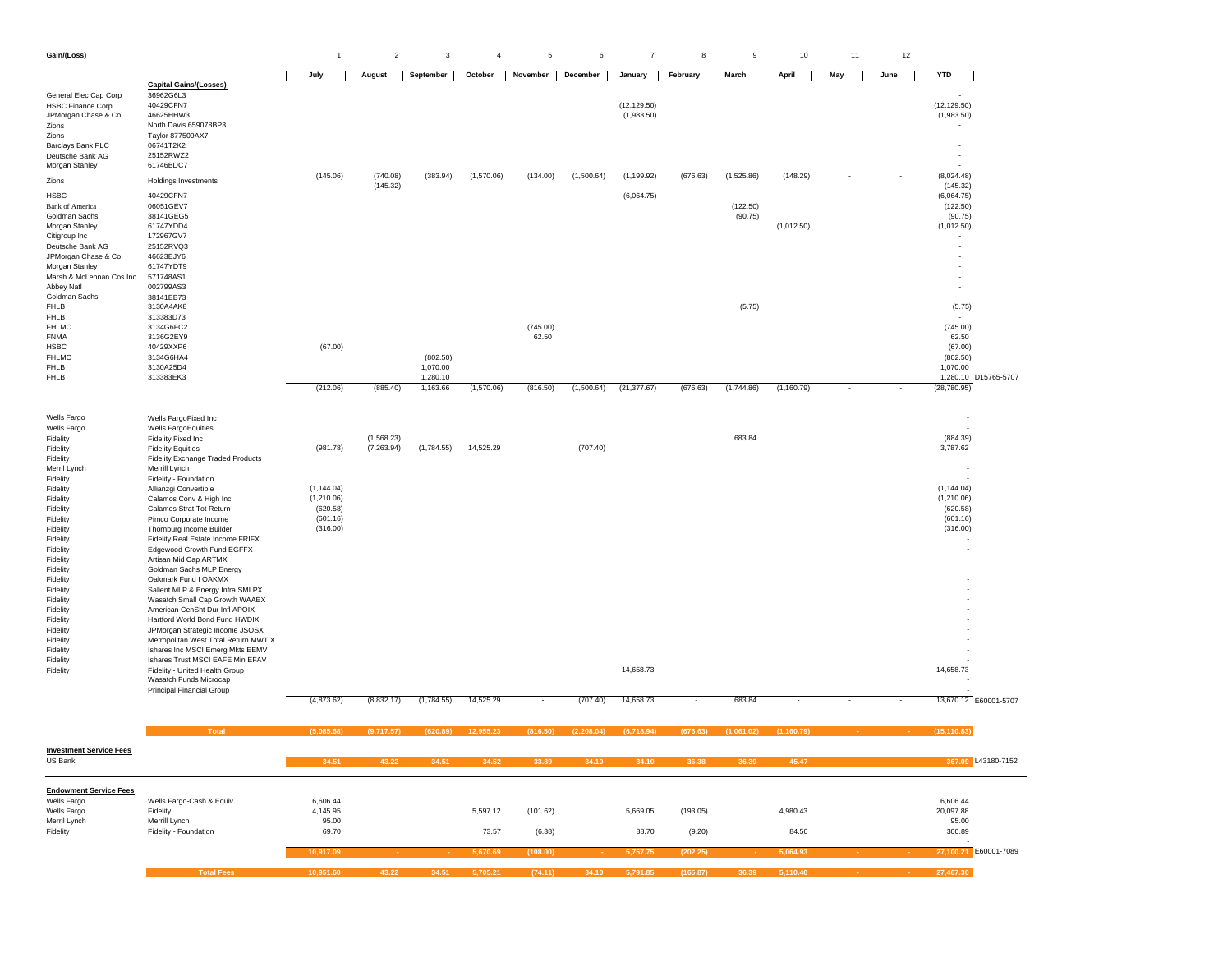**Purchases**

|                                                                                                                                                                                                                                                |                          | July                   | August                   | September                | October                  | November                | December                     | January       | February | <b>March</b>         | April                    | May |    | June | <b>YTD</b>                                           |
|------------------------------------------------------------------------------------------------------------------------------------------------------------------------------------------------------------------------------------------------|--------------------------|------------------------|--------------------------|--------------------------|--------------------------|-------------------------|------------------------------|---------------|----------|----------------------|--------------------------|-----|----|------|------------------------------------------------------|
| <b>Investments</b><br>General Elec Cap Corp 36962G6L3<br>HSBC Finance Corp 40429CFN7<br>JPMorgan Chase & Co 46625HHW3<br>North Davis 659078BP3<br>Taylorsville-Bennion Rev<br>Barclays Bank PLC 06741T2K2<br>Deutsche Bank AG London 25152RWZ2 |                          |                        |                          |                          |                          |                         |                              |               |          |                      |                          |     |    |      |                                                      |
| Morgan Stanley 61746BDC7<br>Zions Holdings Investments                                                                                                                                                                                         |                          | 185,520.55             | 285,797.32               | 191,262.17               |                          | 88,857.27               | 279,108.62                   | 65,069.74     |          | 380,898.74           | 686,976.45               |     |    |      | 2,163,490.86                                         |
| HSBC 40429CFN7<br>Bank of America 06051GEV7<br>Goldman Sachs 38141GEG5<br>Morgan Stanley 61747YDD4<br>Citigroup Inc. 172967GV7<br>Deutsche Bank AG London 25152RVQ3<br>JPMorgan Chase & Co 46623EJY6                                           |                          |                        |                          |                          |                          | 99,980.00<br>100,184.00 |                              |               |          |                      |                          |     |    |      | 99,980.00<br>100,184.00                              |
| Morgan Stanley 61747YDT9<br>Marsh & McLennan Cos Inc 571748AS1<br>Abbey Natl Treasury Serv 002799AS3<br>HSBC USA INC 40428HPK2<br>Goldman Sachs 38141EB73<br>FHLB 3130A4AK8<br>FHLB 313383D73                                                  |                          |                        |                          |                          |                          |                         | 65,679.39                    | 116,313.30    |          | 501,063.18           | 499,702.33<br>351,262.30 |     |    |      | 65,679.39<br>116,313.30<br>499,702.33<br>852,325.48  |
| FHLMC 3134G6FC2<br>FNMA 3136G2EY9<br>HSBC 40429XXP6<br>FHLMC 3134G6HA4<br>FHLB 3130A25D4<br>FHLB 313383EK3                                                                                                                                     |                          |                        |                          |                          |                          |                         |                              |               |          |                      |                          |     |    |      |                                                      |
|                                                                                                                                                                                                                                                | <b>Total Investments</b> | 185,520.55             | 285,797.32               | 191,262.17               |                          | 289,021.27              | 344,788.01                   | 181,383.04    |          | 881,961.92           | 1,537,941.08             |     |    |      | 3,897,675.36 D15765-1230                             |
|                                                                                                                                                                                                                                                |                          |                        |                          |                          |                          |                         |                              |               |          |                      |                          |     |    |      |                                                      |
|                                                                                                                                                                                                                                                |                          |                        |                          |                          |                          |                         |                              |               |          |                      |                          |     |    |      |                                                      |
| Endowment<br>Wells Fargo-Cash & Equiv<br>Fixed Income                                                                                                                                                                                          |                          |                        |                          |                          |                          |                         |                              |               |          |                      |                          |     |    |      |                                                      |
| Equities<br>Fidelity-Cash & Equiv<br>Fixed Income                                                                                                                                                                                              |                          | (180, 804.31)          | (1,406,042.11)           | (723, 150.00)            | (418, 042.89)            |                         | (200, 025.00)                | (100, 025.00) |          |                      |                          |     |    |      | (3,028,089.31)                                       |
| Equities<br><b>Exchange Traded Products</b>                                                                                                                                                                                                    |                          | 180,804.31             | 730,857.67<br>675,184.44 | 350,025.00<br>373,125.00 | 220,050.00<br>197,992.89 |                         | 200,025.00                   | 100,025.00    |          |                      |                          |     |    |      | 1,080,882.67<br>1,749,213.75<br>197,992.89           |
|                                                                                                                                                                                                                                                |                          | $\epsilon$             |                          |                          |                          | $\sim$                  | $\epsilon$                   | $\sim$        |          |                      |                          |     | ä, |      | $-$ E60001-1210                                      |
| Merril Lynch<br>Allianzgi Convertible<br>Calamos Conv & High Inc<br>Calamos Strat Tot Return<br>Pimco Corp High Yield                                                                                                                          |                          |                        |                          |                          |                          |                         |                              |               |          |                      |                          |     |    |      |                                                      |
| Thornburg Income Builder<br>Cash - Fidelity                                                                                                                                                                                                    |                          | (78, 670.03)           | (9,854.95)               |                          |                          |                         |                              | (3,025.00)    |          | (10, 199.82)         |                          |     |    |      | (101, 749.80)                                        |
| Allianzgi Convertible<br>Calamos Conv & High Inc<br>Calamos Strat Tot Return<br>Pimco Corp High Yield                                                                                                                                          |                          | 118.90<br>120.12       |                          |                          |                          |                         |                              |               |          |                      |                          |     |    |      | 118.90<br>120.12                                     |
|                                                                                                                                                                                                                                                |                          | 4,500.00               |                          |                          |                          |                         |                              |               |          |                      |                          |     |    |      | 4,500.00                                             |
| Thornburg Income Builder<br>Fidelity Real Estate Income FRIFX<br>Edgewood Growth Fund EGFFX<br>Artisan Mid Cap ARTMX                                                                                                                           |                          | 4,500.00               |                          |                          |                          |                         |                              |               |          | 3,000.00<br>2,000.00 |                          |     |    |      | 3,000.00<br>6,500.00                                 |
| Goldman Sachs MLP Energy<br>Oakmark Fund I OAKMX<br>Salient MLP & Energy Infra SMLPX                                                                                                                                                           |                          | 11,000.00<br>4,581.57  |                          |                          |                          |                         |                              | 3,025.00      |          | 2,025.00             |                          |     |    |      | 5,050.00<br>11,000.00<br>4,581.57                    |
| Wasatch Small Cap Growth WAAEX<br>American CenSht Dur Infl APOIX                                                                                                                                                                               |                          | 4,500.00<br>9,000.00   |                          |                          |                          |                         |                              |               |          |                      |                          |     |    |      | 4,500.00<br>9,000.00                                 |
| Hartford World Bond Fund HWDIX<br>JPMorgan Strategic Income JSOSX                                                                                                                                                                              |                          | 13,538.46<br>13,525.00 | 13.41<br>36.11           |                          |                          |                         |                              |               |          |                      |                          |     |    |      | 13,551.87<br>13,561.11                               |
| Metropolitan West Total Return MWTIX<br>Ishares Inc MSCI Emerg Mkts EEMV                                                                                                                                                                       |                          | 13,525.00              | 0.83<br>4,415.80         |                          |                          |                         |                              |               |          |                      |                          |     |    |      | 13,525.83<br>4,415.80                                |
| Ishares Trust MSCI EAFE Min EFAV<br>United Health Group                                                                                                                                                                                        |                          | 239.02                 | 5,388.80                 |                          |                          |                         | 1,024,221.36<br>1,024,221.36 |               |          | 3,174.82<br>$\sim$   |                          |     |    |      | 8,563.62<br>1,024,221.36<br>1,024,460.38 E60001-1225 |

Ishares IBOX\$ High Yield - E64490-1225 Gabelli Utilities Fund-CUCF<br>Wasatch Funds<br>AT&T

 - E62730-1225 - E62812-1225- E60890-1225<br>- E64490-1225<br>- E62730-1225<br>- E62812-1225<br>- E64490-1220 - E64490-1220

**Total Endowment 239.02 - - - - 1,024,221.36 - - - - - - 1,024,460.38**

**Total Purchases 185,759.57 285,797.32 191,262.17 - 289,021.27 1,369,009.37 181,383.04 - 881,961.92 1,537,941.08 - - 4,922,135.74**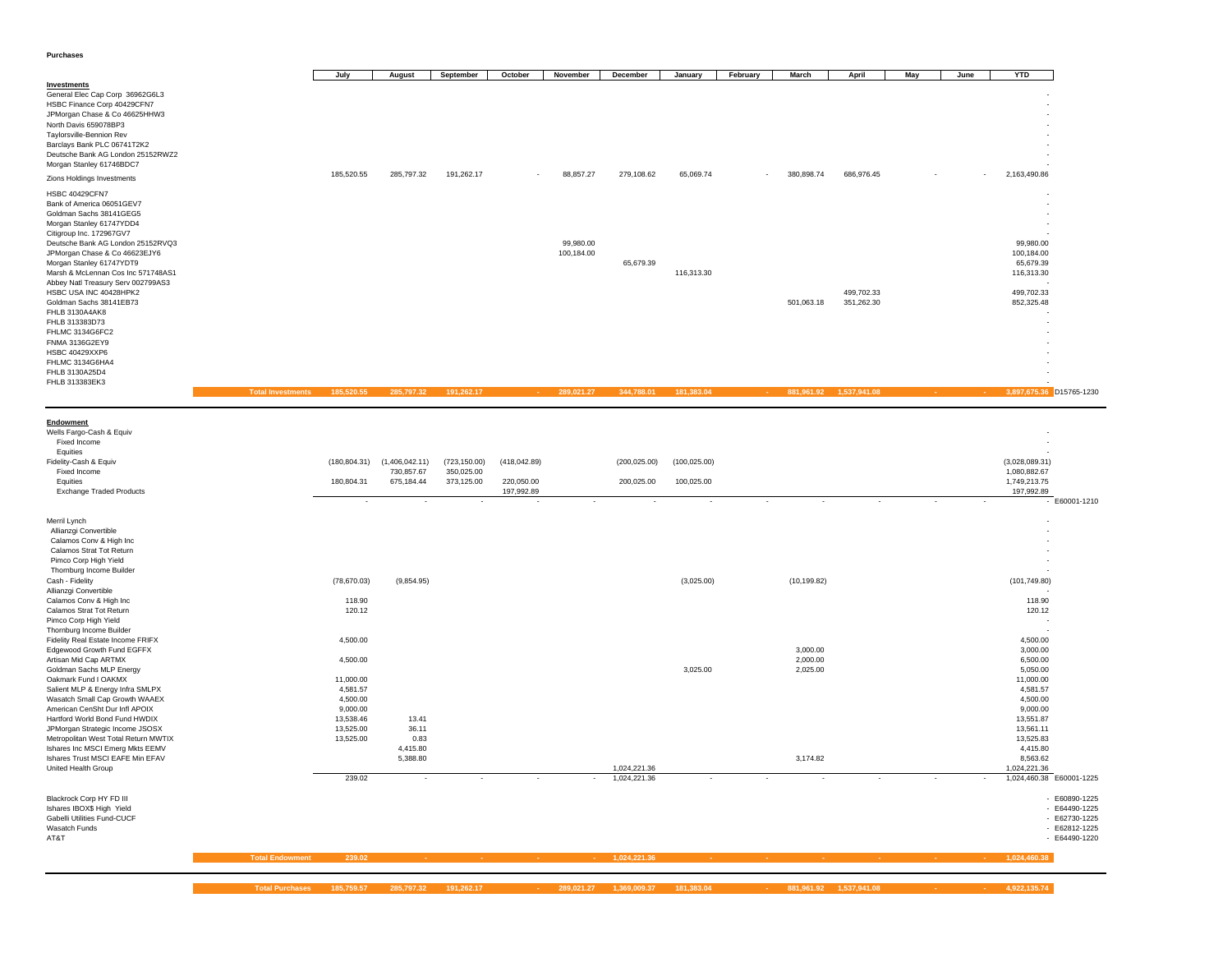**Sales**

 $\sim 10$ 

| Investments                                                                                                                                                                                                                                                                                                                                                                                                                                                                                                                                                                                                                                                                                                                                                                   |                        | July                                                                                      | August                                         | September                                    | October                     | November                     | December                    | January                      | February                    | March                        | April        | May | June | <b>YTD</b>                                                                                                                 |                                                                                       |
|-------------------------------------------------------------------------------------------------------------------------------------------------------------------------------------------------------------------------------------------------------------------------------------------------------------------------------------------------------------------------------------------------------------------------------------------------------------------------------------------------------------------------------------------------------------------------------------------------------------------------------------------------------------------------------------------------------------------------------------------------------------------------------|------------------------|-------------------------------------------------------------------------------------------|------------------------------------------------|----------------------------------------------|-----------------------------|------------------------------|-----------------------------|------------------------------|-----------------------------|------------------------------|--------------|-----|------|----------------------------------------------------------------------------------------------------------------------------|---------------------------------------------------------------------------------------|
| General Elec Cap Corp 36962G6L3<br>HSBC Finance Corp 40429CFN7<br>JPMorgan Chase & Co 46625HHW3<br>North Davis 659078BP3<br>Taylorsville-Bennion Rev<br>Barclays Bank PLC 06741T2K2<br>Deutsche Bank AG London 25152RWZ2<br>Morgan Stanley 61746BDC7                                                                                                                                                                                                                                                                                                                                                                                                                                                                                                                          |                        |                                                                                           |                                                |                                              |                             |                              |                             | (500,000.00)<br>(250,000.00) |                             |                              |              |     |      | (500,000.00)<br>(250,000.00)                                                                                               |                                                                                       |
| Zions Holdings Investments                                                                                                                                                                                                                                                                                                                                                                                                                                                                                                                                                                                                                                                                                                                                                    |                        | (138,000.00)                                                                              | (237,000.00)                                   | (121,000.00)                                 | (210,000.00)                | (70,000.00)                  | (154,000.00)                | (308,000.00)                 | (112,000.00)                | (115,000.00)                 | (59,000.00)  |     |      | (1,524,000.00)                                                                                                             |                                                                                       |
| HSBC Finance Corp 40429CFN7<br>Bank of America 06051GEV7<br>Goldman Sachs 38141GEG5<br>Morgan Stanley 61747YDD4<br>Citigroup Inc. 172967GV7<br>Deutsche Bank AG London 25152RVQ3<br>JPMorgan Chase & Co 46623EJY6<br>Morgan Stanley 61747YDT9<br>Marsh & McLennan Cos Inc 571748AS1<br>Abbey Natl Treasury Serv 002799AS3<br>HSBC USA INC 40428HPK2                                                                                                                                                                                                                                                                                                                                                                                                                           |                        |                                                                                           |                                                |                                              |                             |                              |                             | (250,000.00)                 |                             | (500,000.00)<br>(750,000.00) | (500,000.00) |     |      | (250,000.00)<br>(500,000.00)<br>(750,000.00)<br>(500,000.00)                                                               |                                                                                       |
| Goldman Sachs 38141EB73<br>FHLB 3130A4AK8                                                                                                                                                                                                                                                                                                                                                                                                                                                                                                                                                                                                                                                                                                                                     |                        |                                                                                           |                                                |                                              |                             |                              |                             |                              |                             | (250,000.00)                 |              |     |      |                                                                                                                            |                                                                                       |
| FHLB 313383D73<br>FHLMC 3134G6FC2<br>FNMA 3136G2EY9<br>HSBC Finance Corp 40429XXP6<br>FHLMC 3134G6HA4<br>FHLB 3130A25D4<br>FHLB 313383EK3                                                                                                                                                                                                                                                                                                                                                                                                                                                                                                                                                                                                                                     |                        | (100,000.00)                                                                              |                                                | (500,000.00)<br>(200,000.00)<br>(300,000.00) |                             | (500,000.00)<br>(250,000.00) |                             |                              |                             |                              |              |     |      | (250,000.00)<br>(500,000.00)<br>(250,000.00)<br>(100,000.00)<br>(500,000.00)<br>(200,000.00)<br>(300,000.00)               |                                                                                       |
|                                                                                                                                                                                                                                                                                                                                                                                                                                                                                                                                                                                                                                                                                                                                                                               |                        | (238,000.00                                                                               | (237.000.00                                    | 1.121.000.00                                 | (210,000.00)                |                              | (154.000.00                 |                              | (112.000.00)                |                              | (559.000.00  |     |      |                                                                                                                            | $(6,374,000.00)$ D15765-1230                                                          |
| Endowment<br>Wells Fargo-Cash & Equiv<br>Fixed Income<br>Equities<br>Fidelity-Cash & Equiv<br>Fixed Income<br>Equities<br><b>Exchange Traded Products</b>                                                                                                                                                                                                                                                                                                                                                                                                                                                                                                                                                                                                                     |                        | 190,373.36<br>(190, 373.36)                                                               | 1,394,803.78<br>(841, 040.20)<br>(553, 763.58) | 747,313.47<br>(349, 975.00)<br>(397, 338.47) | 420,224.81<br>(420, 224.81) |                              | 199,918.14<br>(199, 918.14) |                              | 104,549.91<br>(104, 549.91) |                              |              |     |      | 3,057,183.47<br>(1, 191, 015.20)<br>(1,866,168.27)                                                                         | 0.00 E60001-1210                                                                      |
| Merril Lynch<br>Allianzgi Convertible<br>Calamos Conv & High Inc<br>Calamos Strat Tot Return<br>Pimco Corp High Yield<br>Thornburg Income Builder<br>Cash - Fidelity<br>Allianzgi Convertible<br>Calamos Conv & High Inc<br>Calamos Strat Tot Return<br>Pimco Corp High Yield<br>Thornburg Income Builder<br>Fidelity Real Estate Income FRIFX<br>Edgewood Growth Fund EGFFX<br>Artisan Mid Cap ARTMX<br>Goldman Sachs MLP Energy<br>Oakmark Fund I OAKMX<br>Salient MLP & Energy Infra SMLPX<br>Wasatch Small Cap Growth WAAEX<br>American CenSht Dur Infl APOIX<br>Hartford World Bond Fund HWDIX<br>JPMorgan Strategic Income JSOSX<br>Metropolitan West Total Return MWTIX<br>Ishares Inc MSCI Emerg Mkts EEMV<br>Ishares Trust MSCI EAFE Min EFAV<br>United Health Group |                        | 65,206.65<br>(11, 274.23)<br>(14, 460.96)<br>(15, 442.74)<br>(12, 585.72)<br>(11, 443.00) |                                                |                                              |                             |                              |                             | (1,020,245.45)               | 2,153.94<br>(2, 153.94)     |                              |              |     |      | 67,360.59<br>(11, 274.23)<br>(14, 460.96)<br>(15, 442.74)<br>(12, 585.72)<br>(11, 443.00)<br>(2, 153.94)<br>(1,020,245.45) | $(1,020,245.45)$ E60001-1225                                                          |
| Blackrock Corp HY FD III<br>Ishares IBOX\$ High Yield<br>Gabelli Utilities Fund-CUCF<br>Wasatch Funds<br>AT&T<br><b>Principal Financial Group</b>                                                                                                                                                                                                                                                                                                                                                                                                                                                                                                                                                                                                                             |                        |                                                                                           |                                                |                                              |                             |                              |                             |                              |                             |                              |              |     |      |                                                                                                                            | - E60890-1225<br>$- E64490 - 1225$<br>- E62730-1225<br>- E62812-1225<br>- E64490-1220 |
|                                                                                                                                                                                                                                                                                                                                                                                                                                                                                                                                                                                                                                                                                                                                                                               | <b>Total Endowment</b> |                                                                                           |                                                |                                              |                             |                              |                             | (1,020,245.45)               |                             |                              |              |     |      | (1,020,245.45)                                                                                                             |                                                                                       |
|                                                                                                                                                                                                                                                                                                                                                                                                                                                                                                                                                                                                                                                                                                                                                                               |                        |                                                                                           |                                                |                                              |                             |                              |                             |                              |                             |                              |              |     |      |                                                                                                                            |                                                                                       |

Total Purchases (238,000.00) (237,000.00) (1,121,000.00) (310,000.00) (820,000.00) (1,54,000.00) (2,328,245.45) (112,000.00) (1,615,000.00) (559,000.00) - - - - (7,394,245.45)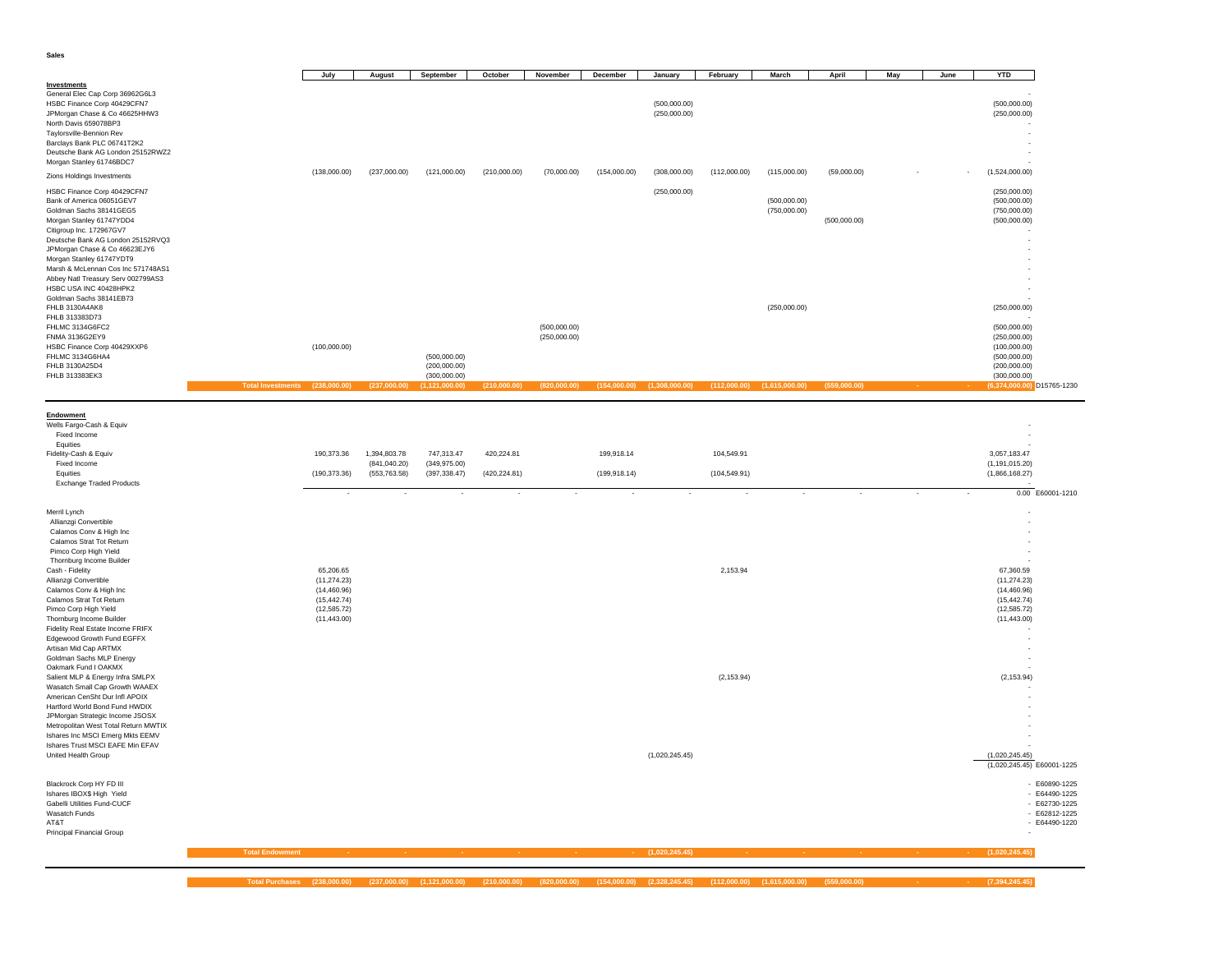#### **Net Deposit Transfers**

|                                                                                                                                                                                                                                                                                                                                                                                                                                                                                                                                                                                                                                                                                                                                                                               |                                    | July                                                                                                                                                                     | August                          | September                  | October                        | November                       | December                                      | January                      | February                       | March                       | April                        | May                      | June                     | <b>YTD</b>                                                                                                                                               |                                                          |
|-------------------------------------------------------------------------------------------------------------------------------------------------------------------------------------------------------------------------------------------------------------------------------------------------------------------------------------------------------------------------------------------------------------------------------------------------------------------------------------------------------------------------------------------------------------------------------------------------------------------------------------------------------------------------------------------------------------------------------------------------------------------------------|------------------------------------|--------------------------------------------------------------------------------------------------------------------------------------------------------------------------|---------------------------------|----------------------------|--------------------------------|--------------------------------|-----------------------------------------------|------------------------------|--------------------------------|-----------------------------|------------------------------|--------------------------|--------------------------|----------------------------------------------------------------------------------------------------------------------------------------------------------|----------------------------------------------------------|
| Investments<br>US Bank<br>Zions Money Market<br>PTIF                                                                                                                                                                                                                                                                                                                                                                                                                                                                                                                                                                                                                                                                                                                          |                                    | 165.15<br>410.00                                                                                                                                                         | (30.49)<br>540.64               | (16.78)<br>466.93          | (125.49)<br>415.64             | 72.07<br>255.63                | 46.34<br>115.82                               | 74.10<br>306.05              | (55.90)<br>346.05              | 1,003.38<br>253.77          | (1,003.13)<br>1,220.78       |                          |                          |                                                                                                                                                          | 129.25 L41010-1140<br>4,331.31 Bank Rec<br>- P95310-1240 |
| PTIF<br>Zions Gold International<br>Wells Fargo MM                                                                                                                                                                                                                                                                                                                                                                                                                                                                                                                                                                                                                                                                                                                            |                                    | (28, 808.16)                                                                                                                                                             | 2,057,722.48                    | 1,700,000.02<br>192,976.08 | 1,900,000.00<br>(2,336,508.56) | (1,700,000.01)<br>1,607,757.74 | (600,000.02)<br>(261, 609.72)                 | 3,820,245.02<br>1,414,411.87 | 1,800,000.00<br>(2,578,425.14) | 500,000.00<br>(106, 272.93) | (2,000,000.00)<br>210,714.87 |                          |                          | 5,420,245.01 D15765-1240<br>171,958.53 Bank Rec                                                                                                          |                                                          |
|                                                                                                                                                                                                                                                                                                                                                                                                                                                                                                                                                                                                                                                                                                                                                                               | <b>Total Investments</b>           | (28, 233.01)                                                                                                                                                             | 2,058,232.63                    | 1,893,426.25               | (436, 218.41)                  | (91, 914.57)                   | (861, 447.58)                                 | 5,235,037.04                 | (778, 134.99)                  | 394,984.22                  | (1,789,067.48)               |                          |                          | 5,596,664.10                                                                                                                                             |                                                          |
| <b>Housing Bonds</b><br>Zions-Housing<br>Zions-Housing                                                                                                                                                                                                                                                                                                                                                                                                                                                                                                                                                                                                                                                                                                                        | PTIF<br>PTIF                       |                                                                                                                                                                          |                                 |                            |                                |                                | (310, 848.75)                                 |                              |                                |                             |                              |                          |                          | (310, 848.75)                                                                                                                                            |                                                          |
|                                                                                                                                                                                                                                                                                                                                                                                                                                                                                                                                                                                                                                                                                                                                                                               |                                    | $\overline{\phantom{a}}$                                                                                                                                                 | $\overline{\phantom{a}}$        | $\overline{\phantom{a}}$   | $\overline{\phantom{a}}$       |                                | (310, 848.75)                                 | $\sim$                       | $\overline{\phantom{a}}$       | $\sim$                      |                              | $\sim$                   |                          |                                                                                                                                                          | (310,848.75) P91620-1240                                 |
|                                                                                                                                                                                                                                                                                                                                                                                                                                                                                                                                                                                                                                                                                                                                                                               | <b>Total Investments + Housing</b> |                                                                                                                                                                          | $(28, 233.01)$ $2, 058, 232.63$ | 1,893,426.25               | (436, 218.41)                  |                                | $(91,914.57)$ $(1,172,296.33)$ $5,235,037.04$ |                              | (778, 134.99)                  |                             | 394,984.22 (1,789,067.48)    |                          |                          | 5,285,815.35                                                                                                                                             |                                                          |
| Endowment<br>Wells Fargo-Cash & Equiv<br>Fixed Income                                                                                                                                                                                                                                                                                                                                                                                                                                                                                                                                                                                                                                                                                                                         |                                    | (156, 197.37)<br>(3,428,316.29)                                                                                                                                          | (1,901.49)                      | (245.12)                   |                                | (90.67)                        | (16.28)                                       |                              | (35.55)                        |                             |                              |                          |                          | (158, 486.48)<br>(3,428,316.29)                                                                                                                          |                                                          |
| Equities<br>Fidelity-Cash & Equiv<br>Fixed Income<br>Equities                                                                                                                                                                                                                                                                                                                                                                                                                                                                                                                                                                                                                                                                                                                 |                                    | (2, 101, 738.93)<br>156,197.37<br>3,428,316.29<br>2,101,738.93                                                                                                           | 1,901.49                        | 245.12                     |                                | 90.67                          | 16.28                                         |                              | 35.55                          |                             |                              |                          |                          | (2, 101, 738.93)<br>158.486.48<br>3,428,316.29<br>2,101,738.93                                                                                           |                                                          |
| <b>Exchange Traded Products</b>                                                                                                                                                                                                                                                                                                                                                                                                                                                                                                                                                                                                                                                                                                                                               |                                    | $\overline{\phantom{a}}$                                                                                                                                                 | $\sim$                          | $\overline{a}$             | $\overline{\phantom{a}}$       | $\overline{\phantom{a}}$       | $\overline{\phantom{a}}$                      |                              | $\overline{\phantom{a}}$       |                             |                              | $\overline{\phantom{a}}$ | $\overline{\phantom{a}}$ |                                                                                                                                                          | (0.00) E60001-1210                                       |
| Merril Lynch<br>Allianzgi Convertible<br>Calamos Conv & High Inc<br>Calamos Strat Tot Return<br>Pimco Corp High Yield<br>Thornburg Income Builder<br>Cash - Fidelity<br>Allianzgi Convertible<br>Calamos Conv & High Inc<br>Calamos Strat Tot Return<br>Pimco Corp High Yield<br>Thornburg Income Builder<br>Fidelity Real Estate Income FRIFX<br>Edgewood Growth Fund EGFFX<br>Artisan Mid Cap ARTMX<br>Goldman Sachs MLP Energy<br>Oakmark Fund I OAKMX<br>Salient MLP & Energy Infra SMLPX<br>Wasatch Small Cap Growth WAAEX<br>American CenSht Dur Infl APOIX<br>Hartford World Bond Fund HWDIX<br>JPMorgan Strategic Income JSOSX<br>Metropolitan West Total Return MWTIX<br>Ishares Inc MSCI Emerg Mkts EEMV<br>Ishares Trust MSCI EAFE Min EFAV<br>United Health Group |                                    | (26, 394.28)<br>(12, 418.27)<br>(15, 552.12)<br>(15,943.20)<br>(13, 186.88)<br>(11,759.00)<br>26,396.59<br>12,418.27<br>15,552.12<br>15,943.20<br>13,186.88<br>11,759.00 |                                 |                            |                                |                                |                                               |                              | 12,157.61                      |                             |                              |                          |                          | (12, 418.27)<br>(15, 552.12)<br>(15,943.20)<br>(13, 186.88)<br>(11,759.00)<br>38,554.20<br>12,418.27<br>15,552.12<br>15,943.20<br>13,186.88<br>11,759.00 | (26,394.28) E60001-1225                                  |
| CVB - CUCF                                                                                                                                                                                                                                                                                                                                                                                                                                                                                                                                                                                                                                                                                                                                                                    |                                    | 396.21                                                                                                                                                                   | 282.78                          | 282.78                     | 259.28                         | 286.56                         | 410.34                                        | 273.56                       | (11, 894.05)                   | 233.56                      | 233.56                       |                          |                          |                                                                                                                                                          | (9,235.42) E62730-1215                                   |
|                                                                                                                                                                                                                                                                                                                                                                                                                                                                                                                                                                                                                                                                                                                                                                               | <b>Total Endowment</b>             | 398.52                                                                                                                                                                   | 282.78                          | 282.78                     | 259.28                         | 286.56                         | 410.34                                        | 273.56                       | 263.56                         | 233.56                      | 233.56                       |                          |                          | 2,924.50                                                                                                                                                 |                                                          |

Total Net Deposit Transfers (27,834.49) 2,058,515.41 1,893,709.03 (435,959.13) (91,628.01) (1,171,885.99) 5,235,310.60 (777,871.43) 395,217.78 (1,788,833.92) - - - - 5,288,739.85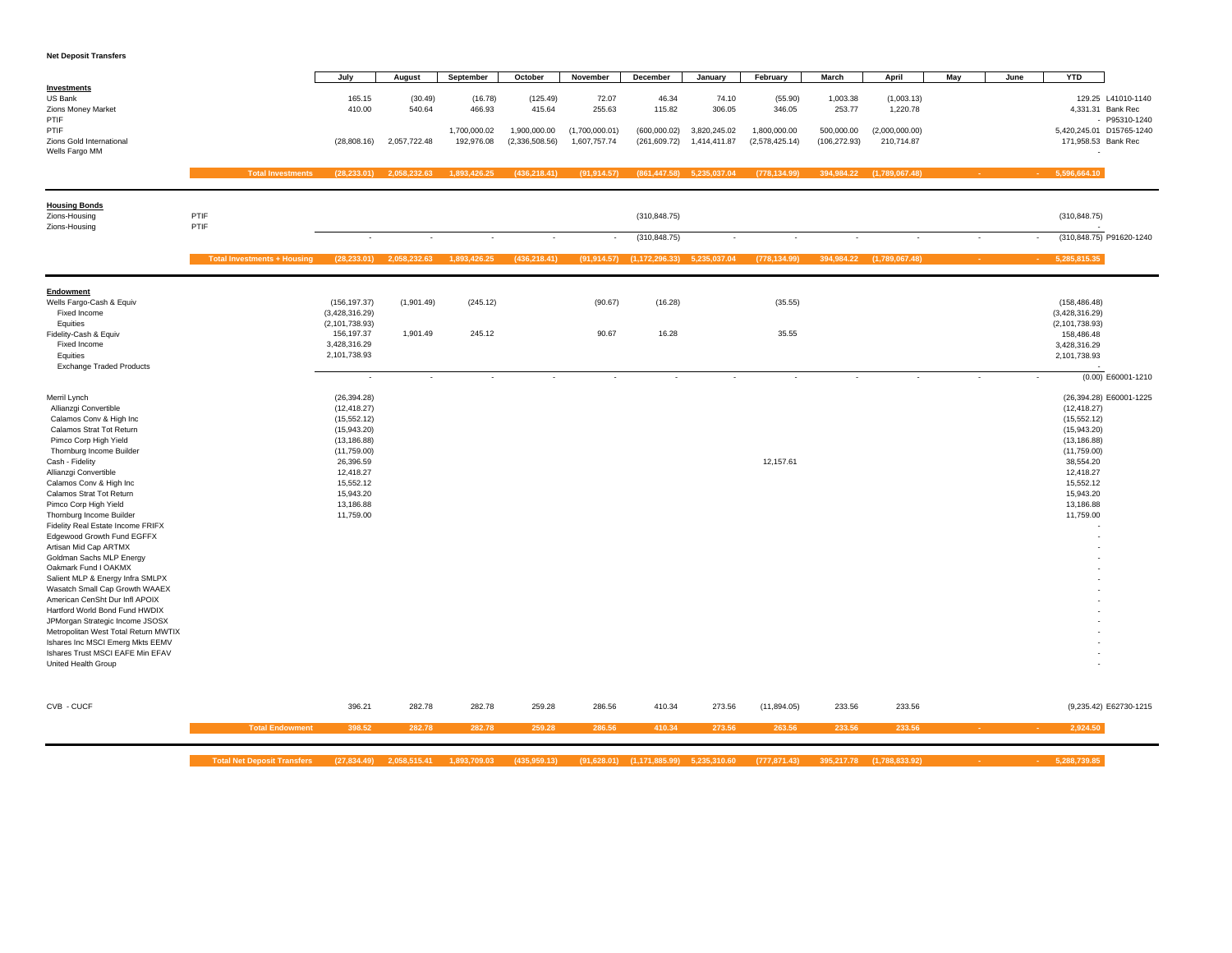**Unrealized Gain(Loss)**

|                                    | July        | August     | September  | October    | November   | December     | January    | February    | March       | April      | May | June | <b>YTD</b>   |                         |
|------------------------------------|-------------|------------|------------|------------|------------|--------------|------------|-------------|-------------|------------|-----|------|--------------|-------------------------|
| Investments<br>PTIF                |             |            |            |            |            |              |            |             |             |            |     |      |              | P95310-5709             |
|                                    |             |            |            |            |            |              |            |             |             |            |     |      |              |                         |
| PTIF                               |             |            |            |            |            |              |            |             |             |            |     |      |              |                         |
| General Elec Cap Corp 36962G6L3    | 73.98       | 74.39      | 18.49      | 85.08      | 89.19      | (175.09)     | (794.05)   | 721.31      | 98.22       | 81.38      |     |      | 272.90       |                         |
| HSBC Finance Corp 40429CFN7        | (1,646.50)  | (1,671.50) | (2,095.50) | (1,723.50) | (1,921.00) | (2.252.00)   |            |             |             |            |     |      |              |                         |
| JPMorgan Chase & Co 46625HHW3      | 75.00       | (420.50)   | (298.25)   | (268.25)   | (437.75)   | (529.25)     |            |             |             |            |     |      |              |                         |
| North Davis 659078BP3              | 820.00      | (480.00)   | 1,275.00   | (1,820.00) | (2,390.00) | (1,200.00)   | 2,850.00   | (105.00)    | 215.00      | (800.00)   |     |      | (1,635.00)   |                         |
| Tavlorsville-Bennion Rev           | (1, 196.25) | (495.00)   | 426.25     | (1.883.75) | (2,323.75) | (4.262.50)   | (1.622.50) | (1,512.50)  | (1, 251.25) | (2.708.75) |     |      | (16, 830.00) |                         |
| Barclays Bank PLC 06741T2K2        | (560.32)    | (564.40)   | 114.24     | 669.80     | 30.60      | (1,685.72)   | 1,202.92   | (459.00)    | 316.88      | 51.00      |     |      | (884.00)     |                         |
| Deutsche Bank AG London 25152RWZ2  | 67.50       | (19.00)    | 729.50     | (167.00)   | (200.50)   | (549.00)     | 567.50     | (3,479.00)  | 2,570.50    | 1,143.00   |     |      | 663.50       |                         |
| Morgan Stanley 61746BDC7           | (393.50)    | (112.50)   | 162.00     | 414.50     | 316.50     | (772.50)     | (402.00)   | 643.50      | 470.00      | 700.00     |     |      | 1,026.00     |                         |
| Zions Holdings Investments         | (60.56)     | (632.64)   | (160.10)   | (322.45)   | (147.72)   | (593.32)     | (317.85)   | (586.65)    | (827.91)    | (1,071.70) |     |      | (4,720.90)   |                         |
| <b>HSBC 40429CFN7</b>              | (823.25)    | (835.75)   | (1,047.75) | (861.75)   | (960.50)   | (1, 126.00)  | . .        |             |             |            |     |      |              |                         |
| Bank of America 06051GFV7          | (430.00)    | 329.00     | (106.00)   | (53.00)    | (237.50)   | (602.00)     | 314.50     | (200.00)    |             |            |     |      | (985.00)     |                         |
| Goldman Sachs 38141GEG5            | 42.00       | 257.25     | 12.75      | 183.00     | 140.25     | (861.00)     | 816.00     | (17.25)     |             |            |     |      | 573.00       |                         |
| Morgan Stanley 61747YDD4           | (213.00)    | (1,548.50) | (1,049.00) | (607.00)   | (1,427.50) | (1,930.00)   | (704.00)   | (1, 193.50) | (1,322.50)  |            |     |      | (9,995.00)   |                         |
| Citigroup Inc. 172967GV7           | 560.00      | (1,002.00) | 540.00     | (485.00)   | 20.00      | (1,056.00)   | 397.00     | (456.00)    | 300.00      | (89.00)    |     |      | (1,271.00)   |                         |
| Deutsche Bank AG London 25152RVQ3  |             |            |            |            | (227.90)   | (379.80)     | 354.10     | (308.90)    | 300.50      | 36.90      |     |      | (225.10)     |                         |
| JPMorgan Chase & Co 46623EJY6      |             |            |            |            | (151.40)   | (234.10)     | 191.60     | 58.60       | 171.30      | 80.40      |     |      | 116.40       |                         |
| Morgan Stanley 61747YDT9           |             |            |            |            |            | (422.79)     | (6.37)     | (185.97)    | 3.21        | (124.42)   |     |      | (736.34)     |                         |
| Marsh & McLennan Cos Inc 571748AS1 |             |            |            |            |            |              | (112.35)   | (266.00)    | (84.52)     | 221.95     |     |      | (240.92)     |                         |
| Abbey Natl 002799AS3               | (569.50)    | (319.50)   | (756.50)   | 345.50     | 311.00     | (1.699.00)   | 1.043.00   | (873.50)    | 1.141.00    | 345.50     |     |      | (1,032.00)   |                         |
| HSBC USA INC 40428HPK2             |             |            |            |            |            |              |            |             |             | (769.33)   |     |      | (769.33)     |                         |
| Goldman Sachs 38141EB73            |             |            |            |            |            |              |            |             | (1, 113.18) | 909.30     |     |      | (203.88)     |                         |
| FHLB 3130A4AK8                     | 173.75      | (449.75)   | 891.75     | (256.25)   | (219.75)   | (1,527.25)   | 1,320.75   | (39.75)     |             |            |     |      | (106.50)     |                         |
| FHLB 313383D73                     | (39.75)     | (427.75)   | 395.25     | (3.50)     | 72.25      | (1,245.00)   | 856.25     | (21.25)     | 198.75      | 94.25      |     |      | (120.50)     |                         |
| FHLMC 3134G6FC2                    | (315.50)    | 583.50     | 37.00      | (649.00)   |            |              |            |             |             |            |     |      |              |                         |
| FNMA 3136G2EY9                     | 266.50      | (164.25)   | 458.25     | (298.75)   |            |              |            |             |             |            |     |      |              |                         |
| HSBC 40429XXP6                     |             |            |            |            |            |              |            |             |             |            |     |      |              |                         |
| FHLMC 3134G6HA4                    | (142.50)    | (384.00)   |            |            |            |              |            |             |             |            |     |      |              |                         |
| FHLB 3130A25D4                     | 150.40      | 623.20     |            |            |            |              |            |             |             |            |     |      |              |                         |
| FHLB 313383EKS                     | 266.10      | (320.70)   |            |            |            |              |            |             |             |            |     |      |              |                         |
|                                    | (3,895.40)  | (7,980.40) | (452.62)   | (7,701.32) | (9,665.48) | (23, 102.32) | 5,954.50   | (8,280.86)  | 1,186.00    | (1,899.52) |     |      |              | (37,103.67) D15765-5709 |
| <b>Total Investments</b>           | (3,895.40)  | (7,980.40) | (452.62)   | (7,701.32) | (9,665.48) | (23, 102.32) | 5,954.50   | (8, 280.86) | 1.186.00    | (1,899.52) | - 1 |      | (37, 103.67) |                         |
|                                    |             |            |            |            |            |              |            |             |             |            |     |      |              |                         |

- - - - - - - - - - - - P91620-5709

 $-$  P91620-5709

-

**Housing Bonds** Zions-Housing PTIF -

Zions-Housing PTIF -

|                                      | <b>Fotal Investments + Housing</b> |               |               | (452.62       | (7,701.32) |              | (23, 102.32)  |               | (8, 280.86)  |            | (1,899.52) |                  | (37, 103.67)                   |                      |
|--------------------------------------|------------------------------------|---------------|---------------|---------------|------------|--------------|---------------|---------------|--------------|------------|------------|------------------|--------------------------------|----------------------|
|                                      |                                    |               |               |               |            |              |               |               |              |            |            |                  |                                |                      |
| <b>Endowment</b>                     |                                    |               |               |               |            |              |               |               |              |            |            |                  |                                |                      |
| Wells Fargo - Fixed Income           |                                    | 55,954.25     |               |               |            |              |               |               |              |            |            |                  | 55,954.25                      |                      |
| Wells Fargo - Equities               |                                    | (385, 842.07) |               |               |            |              |               |               |              |            |            |                  | (385, 842.07                   |                      |
| Fidelity - Fixed Income              |                                    | (42, 717.30)  | (18, 941.13)  | 1,290.85      | 8,917.54   | (16, 260.69) | (39, 380.05)  | 11,745.28     | 6,627.03     | 30,623.07  | 24,253.95  |                  | (33, 841.45)                   |                      |
| Fidelity - Equities                  |                                    | 413.843.96    | (152, 796.79) | (107.805.29)  | 121.908.86 | (36, 132.69) | (127.098.91)  | (140, 172.13) | (19, 433.58) | 134,724.58 | 31,409.87  |                  | 118,447.88                     |                      |
| Fidelity - Exchange Traded Products  |                                    |               |               |               | 3.711.11   | (3.679.00)   | (2.595.50)    | (4.854.50)    | (696.50)     | 12.043.00  | 1.780.50   |                  | 5.709.11                       |                      |
|                                      |                                    | 41.238.84     | (171.737.92)  | (106, 514.44) | 134,537.51 | (56,072.38)  | (169, 074.46) | (133, 281.35) | (13,503.05)  | 177,390.65 | 57,444.32  | ٠                | (239,572.28) E60001-5709       |                      |
| Merril Lynch                         |                                    |               |               |               |            |              |               |               |              |            |            |                  |                                |                      |
| Allianzgi Convertible                |                                    | (289.53)      |               |               |            |              |               |               |              |            |            |                  | (289.53)                       |                      |
| Calamos Conv & High Inc              |                                    | (249.69)      |               |               |            |              |               |               |              |            |            |                  | (249.69)                       |                      |
| Calamos Strat Tot Return             |                                    | (29.12)       |               |               |            |              |               |               |              |            |            |                  | (29.12)                        |                      |
| Pimco Corp High Yield                |                                    | 9.28          |               |               |            |              |               |               |              |            |            |                  | 9.28                           |                      |
| Thornburg Income Builder             |                                    | 107.67        |               |               |            |              |               |               |              |            |            |                  | 107.67                         |                      |
| Cash - Fidelity                      |                                    |               |               |               |            |              |               |               |              |            |            |                  |                                |                      |
| Allianzgi Convertible                |                                    |               |               |               |            |              |               |               |              |            |            |                  |                                |                      |
| Calamos Conv & High Inc              |                                    |               |               |               |            |              |               |               |              |            |            |                  |                                |                      |
| Calamos Strat Tot Return             |                                    |               |               |               |            |              |               |               |              |            |            |                  |                                |                      |
| Pimco Corp High Yield                |                                    |               |               |               |            |              |               |               |              |            |            |                  |                                |                      |
| Thornburg Income Builder             |                                    |               |               |               |            |              |               |               |              |            |            |                  |                                |                      |
| Fidelity Real Estate Income FRIFX    |                                    | 19.30         |               |               | 78.75      | 11.82        |               | (80.55)       | 20.14        | 181.70     | 24.25      |                  | (15.56)                        |                      |
|                                      |                                    |               | (81.05)       | (84.58)       |            |              | (105.34)      |               |              |            |            |                  | 172.45                         |                      |
| Edgewood Growth Fund EGFFX           |                                    |               |               |               |            |              |               |               |              | 191.09     | (18.64)    |                  |                                |                      |
| Artisan Mid Cap ARTMX                |                                    | 11.02         | (274.29)      | (148.18)      | 214.46     | (525.13)     | (107.95)      | (458.55)      | (72.68)      | 449.41     | 88.57      |                  | (823.32)                       |                      |
| Goldman Sachs MLP Energy             |                                    |               |               |               |            |              |               |               | 36.12        | 309.30     | 637.50     |                  | 982.92                         |                      |
| Oakmark Fund I OAKMX                 |                                    | (16.44)       | (614.21)      | (362.94)      | 845.77     | 21.35        | (550.07)      | (734.59)      | (119.94)     | 789.56     | 191.56     |                  | (549.95)                       |                      |
| Salient MLP & Energy Infra SMLPX     |                                    | (147.26)      | (434.44)      | (726.57)      | 232.70     | (399.77)     | (472.11)      | (364.53)      | (231.96)     |            |            |                  | (2, 543.94)                    |                      |
| Wasatch Small Cap Growth WAAEX       |                                    | (0.02)        | (288.49)      | (240.97)      | 191.74     | 169.29       | (776.10)      | (406.20)      | (79.61)      | 302.10     | 22.46      |                  | (1, 105.80)                    |                      |
| American CenSht Dur Infl APOIX       |                                    | 8.95          | (35.82)       | (26.87)       | 8.96       | (17.92)      | (35.82)       | 53.74         | 8.95         | 116.42     | 8.95       |                  | 89.54                          |                      |
| Hartford World Bond Fund HWDIX       |                                    | (25.00)       | 38.80         | (38.83)       | 51.84      | (77.80)      | (441.44)      | 0.03          | 53.32        | 213.56     | 13.36      |                  | (212.16)                       |                      |
| JPMorgan Strategic Income JSOSX      |                                    | (13.36)       | (128.10)      | (175.22)      | 93.71      | (176.19)     | (212.13)      | (153.82)      | (35.38)      | 214.72     | 227.34     |                  | (358.43)                       |                      |
| Metropolitan West Total Return MWTIX |                                    | 12.42         | (49.92)       | 25.00         | (12.51)    | (37.60)      | (213.51)      | 139.82        | 38.20        | 89.22      | 38.30      |                  | 29.42                          |                      |
| Ishares Inc MSCI Emerg Mkts EEMV     |                                    |               | (345.40)      | (84.80)       | 201.60     | (163.20)     | (131.20)      | (132.80)      | 2.40         | 347.20     | 7.20       |                  | (299.00)                       |                      |
| Ishares Trust MSCI EAFE Min EFAV     |                                    |               | (289.60)      | (108.00)      | 274.40     | (49.60)      | (26.40)       | (109.60)      | (27.20)      | 409.58     | 101.40     |                  | 174.98                         |                      |
| United Health Group                  |                                    |               |               |               |            |              | (18, 634.64)  |               |              |            |            |                  | (18, 634.64)                   |                      |
|                                      |                                    | (601.78)      | (2.502.52)    | (1.971.96)    | 2.181.42   | (1.244.75)   | (21.706.71)   | (2, 247.05)   | (407.64)     | 3.613.86   | 1.342.25   |                  | (23,544.88) E60001-5709        |                      |
| Blackrock Corp HY FD III             |                                    |               |               |               |            |              |               |               |              |            |            |                  |                                | $- E60890 - 5709$    |
| Ishares IBOX\$ High Yield            |                                    |               |               |               |            |              |               |               |              |            |            |                  |                                | $- E64490 - 5709$    |
| Gabelli Utilities Fund-CUCF          |                                    |               |               |               |            |              |               |               |              |            |            |                  |                                | - E62730-5709        |
| Wasatch Funds                        |                                    |               |               | (6,069.09)    |            |              | 2,568.61      |               |              | (2,330.47) |            |                  | (5,830.95) E62812-5709         |                      |
| AT&T                                 |                                    | (1,541.28)    | (3,043.04)    | (1,225.12)    | 1,837.68   | 316.16       | 1,462.24      | 3,260.40      | 1,758.64     | 4,386.72   | (691.60)   |                  |                                | 6,520.80 E64490-5709 |
|                                      |                                    |               |               |               |            |              |               |               |              |            |            |                  |                                |                      |
|                                      | <b>Total Endowment</b>             | 39.095.78     | (177.283.48)  | (115.780.61)  | 138.556.61 | (57,000.97)  | (186.750.32)  | (132.268.00)  | (12.152.05)  | 183.060.76 | 58.094.97  | $\Delta \sim 10$ | (262.427.31)<br><b>Section</b> |                      |

**Total Unrealized Gain(Loss) 35,200.38 (185,263.88) (116,233.23) 130,855.29 (66,666.45) (209,852.64) (126,313.50) (20,432.91) 184,246.76 56,195.45 - - (299,530.98)**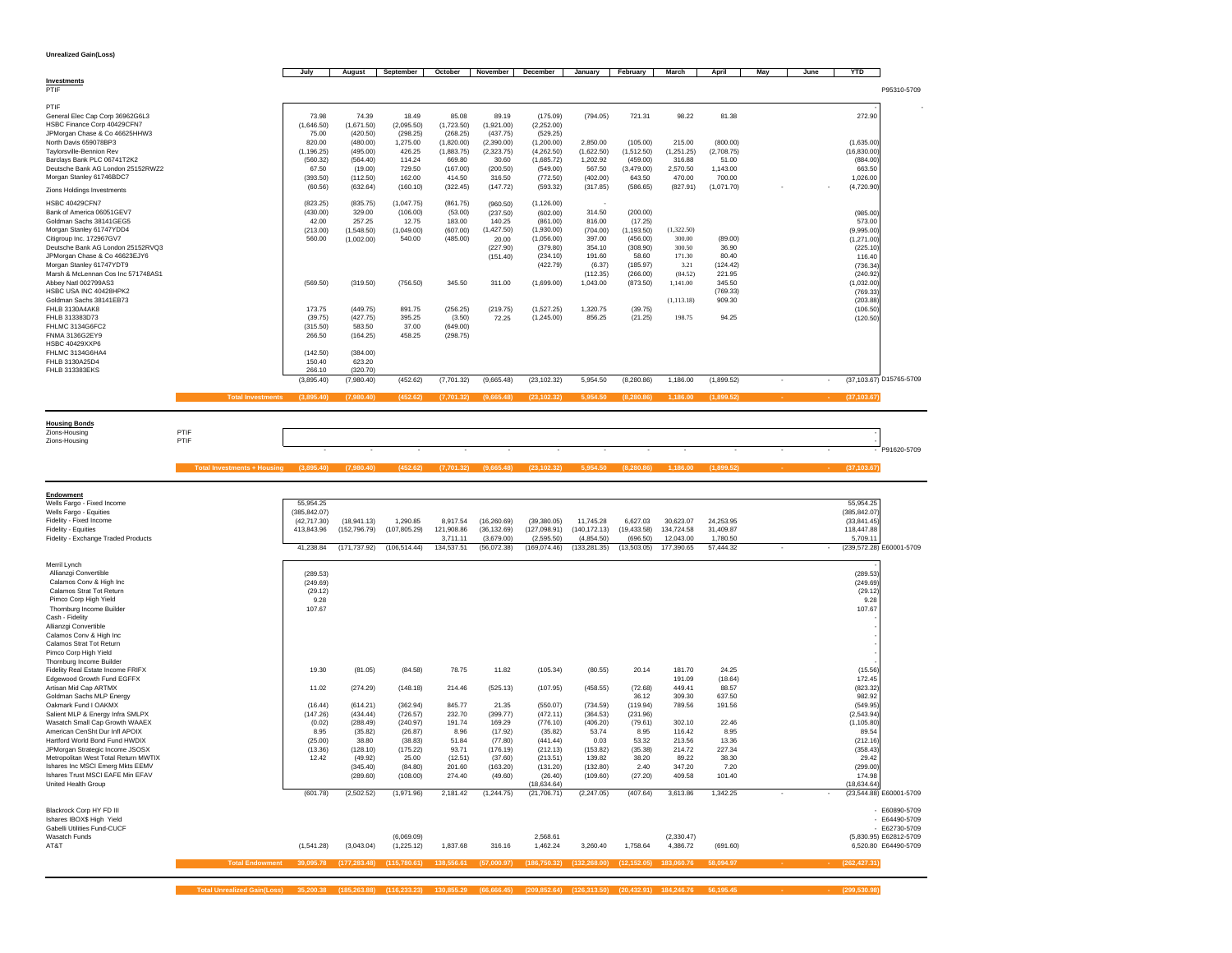| T Date                   | Settle<br>Description                                                 | Cusip                  | Amount                  | CPN                      | MAT                      | Mat in Days        | <b>Book Value</b>      | Beg FMV                | <b>FMV</b>           | Unrealized G/(L)     |                 | Total                  |              | Total                | Total    |
|--------------------------|-----------------------------------------------------------------------|------------------------|-------------------------|--------------------------|--------------------------|--------------------|------------------------|------------------------|----------------------|----------------------|-----------------|------------------------|--------------|----------------------|----------|
|                          |                                                                       |                        |                         |                          |                          |                    |                        |                        |                      |                      |                 |                        |              |                      |          |
|                          |                                                                       |                        |                         |                          |                          |                    |                        |                        |                      |                      |                 |                        |              |                      |          |
|                          |                                                                       |                        |                         |                          |                          |                    |                        | $\sim$                 |                      | (210, 145.32)        | 1,465.97        |                        | (210,000.00) | ×.                   | (145.32) |
|                          |                                                                       |                        |                         |                          |                          |                    |                        |                        |                      |                      |                 |                        |              |                      |          |
| 16-03-2016               | 21-03-2016 Aflac Inc                                                  | 001055AH5              | 5                       | 2.65                     | 15-02-2017               | 291                | 5.000.0                | 5,064.67               | 5.067.4              | 2.77                 | (13.2)          | 5,064.67               |              | 2.77                 |          |
| 06-04-2016               | 11-04-2016 Altera Corp.                                               | 021441AD2              | 15                      | 1.75                     | 15-05-2017               | 380                | 15.000.0               | 15.102.45              | 15.127.3             | 24.93                | (106.4)         | 15.102.45              |              | 24.93                |          |
| 20-04-2016               | 25-04-2016 Altera Corp                                                | 021441AD2              | -5                      | 1.75                     | 15-05-2017               | 380                | 5,000.00               | 5,026.65               | 5,042.4              | 15.81                | (38.89)         | 5,026.65               |              | 15.81                |          |
| 07-03-2016               | 10-03-2016 American Express Co                                        | 025816AW9              | $\overline{\mathbf{3}}$ | 5.5                      | 12-09-2016               | 135                | 3,000.00               | 3,065.28               | 3,049.12             | (16.16)              | 0.92            | 3,065.28               |              | (16.16)              |          |
| 14-12-2015               | 17-12-2015 American Express (30)                                      | 0258M0DC0              | 10 <sup>10</sup>        | 28                       | 19-09-2016               | 142                | 10.000.00              | 10.124.43              | 10.074.0             | (50.36)              | 71.5            | 10,124.43              |              | (50.36)              |          |
| 14-04-2016               | 19-04-2016 American Express (30)                                      | 0258M0DC0              | 20                      | 2.8                      | 19-09-2016               | 142                | 20,000.0               | 20,136.62              | 20,148.1             | 11.52                | (46.6)          | 20,136.62              |              | 11.52                |          |
| 15-03-2016               | 18-03-2016 American Express Credit (25)                               | 0258M0DG1              | 10                      | 1.3                      | 29-07-2016               | 90                 | 10,000.0               | 10.002.09              | 10,014.8             | 12.79                | (17.6)          | 10.002.09              |              | 12.79                |          |
| 29-03-2016               | 01-04-2016 American Express Credit (25)                               | 0258M0DG1              | 15                      | 1.3                      | 29-07-2016               | 90<br>$\mathbf{R}$ | 15,000.00              | 15,009.68              | 15,022.3             | 12.64                | (33.5)          | 15,009.68              |              | 12.64                |          |
| 15-12-2015<br>25-04-2016 | 18-12-2015 Apple Inc                                                  | 037833AH3<br>040555C11 | $\overline{1}$<br>-6    | 0.45<br>6.25             | 03-05-2016<br>01-08-2016 | 93                 | 1,000.00<br>6.000.00   | 998.06<br>6.076.64     | 1,000.0<br>6.078.7   | 1.94<br>2.15         | (0.5)<br>(90.6) | 998.06<br>6.076.64     |              | 1.94                 |          |
|                          | 28-04-2016 Arizona Public Service                                     | 06050WCV5              | 24                      | 4.5                      | 15-05-2016               |                    | 24.000.0               | 24,567.20              | 24.021.3             |                      | 252.0           |                        |              | 2.15                 |          |
| 18-08-2015               | 21-08-2015 BANK OF AMER CORP (64)                                     |                        | 40                      |                          |                          | 15                 | 40,000.0               |                        | 40,035.5             | (545.89)             | 400.0           | 24,567.20              |              | (545.89)             |          |
| 20-08-2015<br>04-04-2016 | 25-08-2015 BANK OF AMER CORP (64)<br>07-04-2016 Bank Of Montreal (40) | 06050WCV5<br>06366QW86 | 20                      | 4.5<br>2.5               | 15-05-2016<br>11-01-2017 | 15<br>256          | 20,000.00              | 40,931.08<br>20,203.84 | 20.210.4             | (895.56)<br>6.56     | (119.4)         | 40,931.08<br>20,203.84 |              | (895.56)<br>6.56     |          |
| 13-04-2016               | 18-04-2016 Bank Of Montreal (40)                                      | 06366QW86              | 20                      | 2.5                      | 11-01-2017               | 256                | 20,000.00              | 20,195.69              | 20,210.4             | 14.71                | (134.7)         | 20,195.69              |              | 14.71                |          |
| 07-03-2016               | 10-03-2016 Bank Of Montreal (45)                                      | 06366RPR0              | 25                      | 13                       | 15-07-2016               | 76                 | 25,000.00              | 25.017.97              | 25.032.2             | 14.28                | (49.6)          | 25.017.97              |              | 14.28                |          |
| 06-04-2016               | 11-04-2016 Bank Of Montreal (45)                                      | 06366RPRO              | 20                      | 1.3                      | 15-07-2016               | 76                 | 20,000.0               | 20,007.62              | 20.025.8             | 18.18                | (62.1)          | 20,007.62              |              | 18.18                |          |
| 14-03-2016               | 17-03-2016 Bank Of Nova Scotia (40)                                   | 064159CQ7              | 10                      | 1.375                    | 15-07-2016               | 76                 | 10,000.0               | 10,008.90              | 10,014.4             | 5.50                 | 123.6           | 10,008.90              |              | 5.50                 |          |
| 21-03-2016               | 24-03-2016 Bank Of Nova Scotia (40)                                   | 064159CQ7              | 30 <sub>o</sub>         | 1.375                    | 15-07-2016               | 76                 | 30,000.00              | 30,025.08              | 30,043.2             | 18.12                | (79.0           | 30,025.08              |              | 18.12                |          |
| 04-04-2016               | 07-04-2016 Bank Of Nova Scotia (65)                                   | 064159DA1              | 20                      | 1.1                      | 13-12-2016               | 227                | 20,000.00              | 19,999.93              | 20,029.6             | 29.67                | (69.6)          | 19,999.93              |              | 29.67                |          |
| 12-04-2016               | 15-04-2016 Bank Of Nova Scotia (65)                                   | 064159DA1              | 20                      | 1.1                      | 13-12-2016               | 227                | 20,000.00              | 19,999.93              | 20.029.6             | 29.67                | (74.5)          | 19,999.93              |              | 29.67                |          |
| 19-04-2016               | 22-04-2016 Bank Of Nova Scotia (65)                                   | 064159DA1              | 25                      | $1.1\,$                  | 13-12-2016               | 227                | 25,000.00              | 24,999.92              | 25.037.0             | 37.08                | (98.5)          | 24,999.92              |              | 37.08                |          |
| 14-03-2016               | 17-03-2016 BARCLAYS BK PLC                                            | 067381067              | 25                      |                          | 01-07-2016               | 62                 | 25,000.0               | 25,189.83              | 25,000.5             | (189.33)             | (211.1)         | 25,189.83              |              | (189.33)             |          |
| 23-03-2016               | 29-03-2016 BARCLAYS BK PLC                                            | 067381TV6              | 26                      | 2.25                     | 25-08-2016               | 117                | 26,000.00              | 26,089.86              | 25,993.8             | (95.97)              | (55.2)          | 26,089.86              |              | (95.97)              |          |
| 15-12-2015               | 18-12-2015 Caterpillar Inc (35)                                       | 149123BM2              | 15                      | 5.7                      | 15-08-2016               | 107                | 15,000.00              | 15,451.12              | 15.211.8             | (239.24)             | 135.37          | 15,451.12              |              | (239.24)             |          |
| 20-04-2016               | 25-04-2016 Caterpillar Inc (35)                                       | 149123BM2              | 20                      | 5.7                      | 15-08-2016               | 107                | 20,000.00              | 20,279.43              | 20,282.5             | 3.07                 | (221.6)         | 20,279.43              |              | 3.07                 |          |
| 20-04-2016               | 25-04-2016 Caterpillar Finance                                        | 14912HPL8              | 10                      | $\overline{\phantom{a}}$ | 15-06-2016               | 46                 | 10,000.00              | 10,010.41              | 9.996.8              | (13.60)              | (72.2)          | 10,010.41              |              | (13.60)              |          |
| 14-04-2016               | 19-04-2016 Caterpillar Financial                                      | 04912L5C1              | 15                      | 1.75                     | 24-03-2017               | 328                | 15,000.0               | 15,076.07              | 15,135.3             | 59.31                | (18.2)          | 15,076.07              |              | 59.31                |          |
| 18-04-2016               | 21-04-2016 Chevron Corp                                               | 166764AC4              | 25                      | 0.889                    | 24-06-2016               | 55                 | 25,000.00              | 24.995.03              | 25,014.0             | 19.02                | (72.2)          | 24,995.03              |              | 19.02                |          |
| 08-03-2016               | 11-03-2016 Cintas Corporation No. 2 (45)                              | 17252MAJ9              | 25                      | 2.85                     | 01-06-2016               | 32                 | 25,000.00              | 25,088.09              | 25,039.2             | (48.81)              | (197.9)         | 25,088.09              |              | (48.81)              |          |
| 15-04-2016               | 20-04-2016 Cintas Corporation No. 2 (45)                              | 17252MAJ9              | 20                      | 2.85                     | 01-06-2016               | 32                 | 20,000.00              | 20,037.23              | 20,031.4             | (5.81)               | (220.0)         | 20,037.23              |              | (5.81)               |          |
| 13-11-2015               | 18-11-2015 Commonwealth Edison Co                                     | 202795HN3              | 15                      | 5.95                     | 15-08-2016               | 107                | 15,000.00              | 15,524.19              | 15,214.4             | (309.72)             | 215.6           | 15,524.19              |              | (309.72)             |          |
| 22-03-2016               | 28-03-2016 Rabobank Nederland                                         | 21685WCW5              | 25                      | 2.15                     | 15-07-2016               | 76                 | 25,000.0               | 25,063.00              | 25,030.6             | (32.32)              | 25.3            | 25,063.00              |              | (32.32)              |          |
| 15-03-2016               | 18-03-2016 Credit Suisse USA (55)                                     | 225434CJ6              | 5                       | 5.85                     | 16-08-2016               | 108                | 5.000.00               | 5.094.57               | 5.070.1              | (24.45)              | 377.13          | 5.094.57               |              | (24.45)              |          |
| 11-04-2016               | 14-04-2016 Credit Suisse USA (55)                                     | 225434CJ6              | 20                      | 5.85                     | 16-08-2016               | 108                | 20,000.00              | 20,316.59              | 20,280.4             | (36.13)              | (188.5          | 20,316.59              |              | (36.13)              |          |
| 18-04-2016               | 21-04-2016 Credit Suisse USA (55)                                     | 225434CJ6              | 30                      | 5.85                     | 16-08-2016               | 108                | 30,000.00              | 30,447.61              | 30.420.6             | (26.92)              | (316.8)         | 30,447.61              |              | (26.92)              |          |
| 20-04-2016               | 25-04-2016 Diageo Capital Plc                                         | 25243YA18              | 20                      | 5.5                      | 30-09-2016               | 153                | 20,000.00              | 20,372.36              | 20.373.6             | 1.24                 | (76.39)         | 20,372.36              |              | 1.24                 |          |
| 06-04-2016               | 11-04-2016 Walt Disney Company                                        | 25468PCM6              | 8                       | 1.35                     | 16-08-2016               | 108                | 8,000.0                | 8,004.08               | 8,018.1              | 14.09                | (16.5)          | 8,004.08               |              | 14.09                |          |
| 13-04-2016               | 18-04-2016 Walt Disney Company                                        | 25468PCM6              | 19                      | 1.35                     | 16-08-2016               | 108                | 19,000.0               | 19,015.35              | 19,043.1             | 27.80                | (44.1)          | 19,015.35              |              | 27.80                |          |
| 18-08-2015               | 21-08-2015 GENERAL ELEC CAP CORE                                      | 36966R3R5              | 15                      | 5.5                      | 15-07-2016               | 76                 | 15,000.00              | 15,571.32              | 15,103.9             | (467.38)             | 330.0           | 15,571.32              |              | (467.38)             |          |
| 14-04-2016               | 19-04-2016 General Electric                                           | 3696685G7              | 25                      | 44                       | 15-01-2017               | 260                | 25,000.00              | 25,590.08              | 25,536.2             | (53.88)              | 1287.2          | 25,590.08              |              | (53.88)              |          |
| 30-03-2016               | 04-04-2016 GENERAL ELEC CAP CORP                                      | 36966RY42              | 25                      | -5                       | 15-05-2016               | 15                 | 25,000.00<br>40.000.00 | 25,108.84              | 25.000.0             | (108.84)             | (482.6          | 25,108.84              |              | (108.84)             |          |
| 08-03-2016               | 11-03-2016 GENERAL ELEC CAP CORP                                      | 36966RZ25              | 40                      | 5.125                    | 15-06-2016               | 46<br>46           |                        | 40,412.46              | 40,157.2             | (255.22)             | (489.72)        | 40,412.46              |              | (255.22)             |          |
| 15-12-2015               | 18-12-2015 GENERAL ELEC CAP CORP                                      | 36966RZ41<br>38151E2Z1 | 10<br>15                | 5.375<br>3.75            | 15-06-2016<br>15-02-2017 |                    | 10,000.0               | 10,209.03              | 10,043.6             | (165.35)             | (4.4)           | 10,209.03              |              | (165.35)             |          |
| 26-04-2016               | 29-04-2016 Goldman Sachs Group                                        |                        |                         |                          |                          | 291                | 15,000.00<br>20,000.00 | 15,278.32              | 15,252.7<br>20,000.0 | (25.55)              | (21.88)         | 15,278.32              |              | (25.55)              |          |
| 22-07-2015<br>20-07-2015 | 27-07-2015 Goldman Sachs Group<br>23-07-2015 Goldman Sachs Group      | 38141E6R5<br>38141EV22 | 20<br>10                | 3.5                      | 15-05-2016<br>15-08-2016 | 15<br>107          | 10,000.00              | 20,753.42<br>10.223.19 | 10.050.5             | (753.38)<br>(172.63) | 360.0<br>254.7  | 20,753.42<br>10.223.19 |              | (753.38)<br>(172.63) |          |
| 19-04-2016               | 22-04-2016 Honeywell International                                    | 438516AS5              | $\mathbf{1}$            | 5.3                      | 15-03-2017               | 319                | 1.000.0                | 1,037.48               | 1,037.7              | 0.27                 | 15.4            | 1,037.48               |              | 0.27                 |          |
| 04-04-2016               | 07-04-2016 JPMorgan Chase & Co                                        | 46625HJA9              | 20                      | 3.15                     | 05-07-2016               | 66                 | 20,000.0               | 20,099.52              | 20,084.1             | (15.36)              | (161.0          | 20,099.52              |              | (15.36)              |          |
| 13-04-2016               | 18-04-2016 JPMorgan Chase & Co                                        | 46625HJA9              | 20 <sub>0</sub>         | 3.15                     | 05-07-2016               | 66                 | 20,000.00              | 20,087.07              | 20,084.1             | (2.91)               | (180.2)         | 20,087.07              |              | (2.91)               |          |
| 07-03-2016               | 10-03-2016 Metlife Inc.                                               | 59156RAU2              | 25                      | 6.75                     | 01-06-2016               | 32                 | 25,000.00              | 25,318.78              | 25,111.9             | (206.83)             | (464.0          | 25, 318, 78            |              | (206.83)             |          |
| 28-03-2016               | 31-03-2016 Duke Energy Indiana Inc (16)                               | 693627AZ4              | 13                      | 6.05                     | 15-06-2016               | 46                 | 13,000.00              | 13.124.61              | 13.078.6             | (45.98)              | (231.5)         | 13.124.61              |              | (45.98)              |          |
| 05-04-2016               | 08-04-2016 Duke Energy Indiana Inc (16)                               | 693627AZ4              | $\overline{\mathbf{3}}$ | 6.05                     | 15-06-2016               | 46                 | 3.000.00               | 3,026.61               | 3.018.1              | (8.47)               | (56.9)          | 3,026.61               |              | (8.47)               |          |
| 21-03-2016               | 24-03-2016 Royal Bank of Canada (65)                                  | <b>78008TLB8</b>       | 20                      | 23                       | 20-07-2016               | 81                 | 20.000.0               | 20,073.54              | 20,071.9             | (1.64)               | (81.7)          | 20,073.54              |              | (1.64)               |          |
| 12-04-2016               | 15-04-2016 Royal Bank of Canada (65)                                  | 78008TLB8              | 20                      | 23                       | 20-07-2016               | 81                 | 20,000.00              | 20.062.84              | 20.071.9             | 9.06                 | (108.6)         | 20.062.84              |              | 9.06                 |          |
| 20-04-2016               | 25-04-2016 Royal Bank of Canada (65)                                  | 78008TLB8              | 25                      | 2.3                      | 20-07-2016               | 81                 | 25,000.00              | 25,070.26              | 25,089.8             | 19.62                | (151.7)         | 25,070.26              |              | 19.62                |          |
| 18-04-2016               | 21-04-2016 Shell International Fin                                    | 822582AC6              | 25                      | 5.2                      | 22-03-2017               | 326                | 25,000.00              | 25,934.88              | 25,952.0             | 17.20                | (104.7)         | 25,934.88              |              | 17.20                |          |
| 16-03-2016               | 21-03-2016 Texas Instruments Inc (114)                                | 882508AR5              | 29                      | 2.375                    | 16-05-2016               | 16                 | 29,000.00              | 29,056.44              | 29,018.3             | (38.14)              | (241.0)         | 29,056.44              |              | (38.14)              |          |
| 20-04-2016               | 25-04-2016 Texas Instruments Inc (114)                                | 882508AR5              | 85                      | 2.375                    | 16-05-2016               | 16                 | 85,000.0               | 85,067.61              | 85,053.6             | (13.98)              | (897.2          | 85,067.61              |              | (13.98)              |          |
| 30-03-2016               | 04-04-2016 Toronto Dominion (45)                                      | 89114OAF8              | 10                      | 2.375                    | 19-10-2016               | 172                | 10,000.0               | 10.068.64              | 10,075.3             | 6.71                 |                 | 10.068.64              |              | 6.71                 |          |
| 05-04-2016               | 08-04-2016 Toronto Dominion (45)                                      | 89114QAE8              | 15                      | 2.375                    | 19-10-2016               | 172                | 15,000.00              | 15,100.87              | 15,113.0             | 12.16                | 10.89           | 15,100.87              |              | 12.16                |          |
| 11-04-2016               | 14-04-2016 Toronto Dominion (45)                                      | 89114QAE8              | 20                      | 2.375                    | 19-10-2016               | 172                | 20,000.0               | 20,130.30              | 20,150.7             | 20.40                |                 | 20,130.30              |              | 20.40                |          |
| 15-12-2015               | 18-12-2015 Wells Fargo Co                                             | 949746JE2              | 19                      | 5.125                    | 15-09-2016               | 138                | 19,000.00              | 19,548.64              | 19,292.5             | (256.10)             | 235.33          | 19,548.64              |              | (256.10)             |          |
| 14-03-2016               | 17-03-2016 Westpac Banking Corp                                       | 96121BAW7              | 10                      | 2.6                      | 15-02-2017               | 291                | 10,000.0               | 10.104.94              | 10.037.6             | (67.27)              | 20.23           | 10,104.94              |              | (67.27)              |          |

**1,193,957.33 ‐** 

| 187.000.00 | 160.314.25 | ב.כסס.פו | 4.731 |  | (8.024.4)  |
|------------|------------|----------|-------|--|------------|
| 187.000.00 | 1314.25    |          |       |  | (8.169.80) |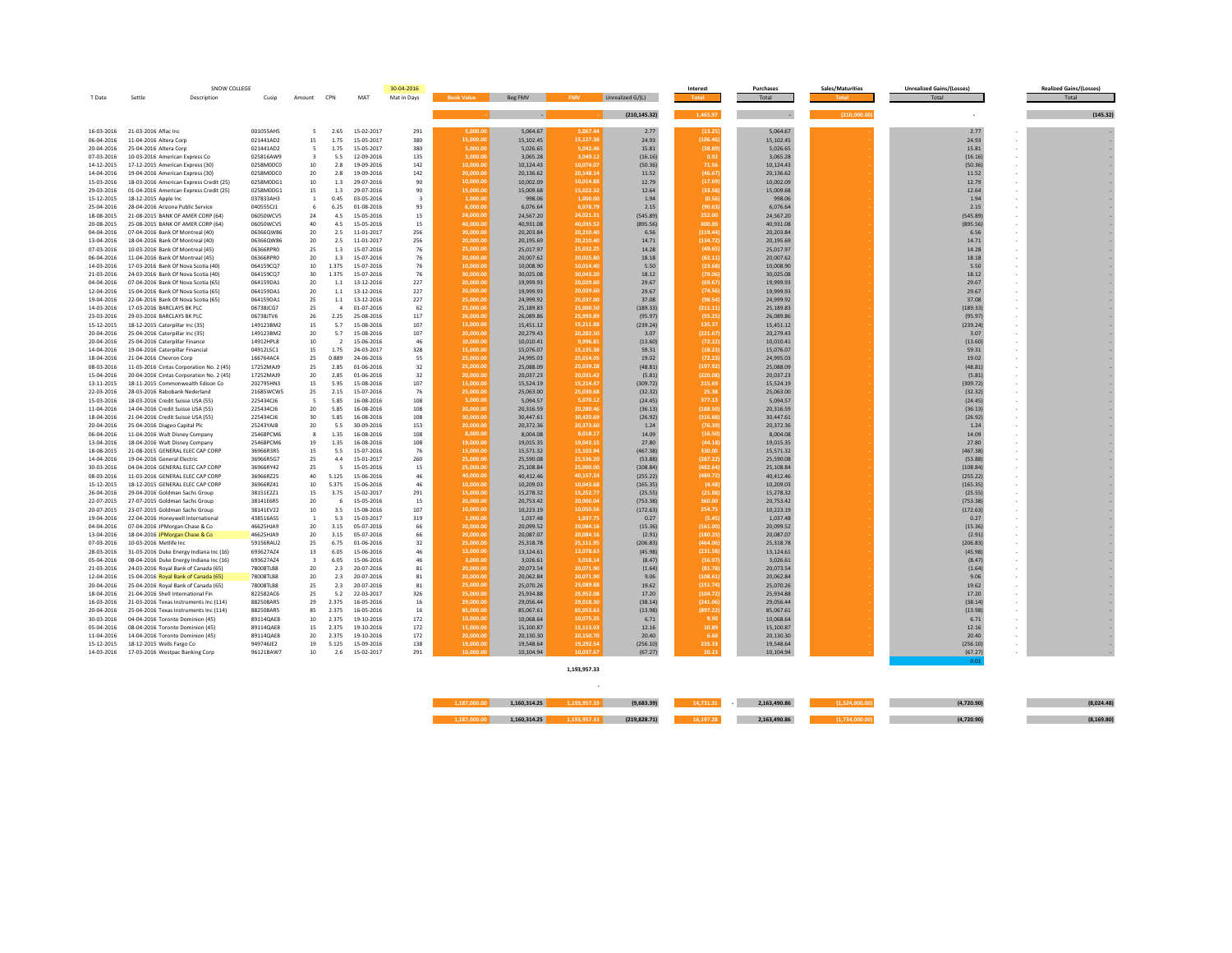

# **ENDOWMENT POOL UPDATE April 30, 2016**

### **Monthly Investment Performance Report**

Snow College's Endowment Pool grows with support by Snow College friends and alumni. Distributions from the Endowment Pool play a significant role in funding scholarships for Snow College students and help the College achieve its core mission themes of: Tradition of Excellence, Culture of Innovation, and Atmosphere of Engagement.

The investment management of endowment assets requires balancing portfolio risks and expected returns to meet longterm objectives. The goal of the Endowment is to provide a steady stream of income to fund scholarships for Snow College students while preserving the purchasing power of the assets for the benefit of future generations.

#### **INVESTMENT ALLOCATION**

The asset allocation includes a diverse mix of investments with the following target allocation: 58% fixed income, 40% global marketable equities, and 2% cash and cash equivalents. Actual holdings for the current period ended are:



April, although the technology-heavy Nasdaq Composite Index suffered a loss. Stocks rose early in the month, as investors reacted favorably to rising oil prices and signs of stabilization in the global economy. Earnings concerns and some disappointing economic data appeared to weigh on sentiment later in the month. *–T. Rowe Price*

| Bond Funds              | 55.3%   | 3,401,845 |                           |               |                                 |               |
|-------------------------|---------|-----------|---------------------------|---------------|---------------------------------|---------------|
| <b>Equity Funds</b>     | 40.5%   | 2,491,725 | <b>Endowment Returns:</b> |               | <b>Period Ending: 4/30/2016</b> |               |
| Corporate Bonds         | $0.0\%$ |           |                           | Apr-16        | <b>FY '16 YTD</b>               | <b>FY '15</b> |
| <b>Stock</b>            | 1.2%    | 76,708    | Income                    | 5,142         | 168,338                         | 233,696       |
| <b>Total Endowment</b>  |         | 6,156,508 | Unrealized Gain/(Loss)    | 58,095        | (262, 427)                      | (72, 388)     |
|                         |         |           | Rate of Return            | 1.04%         | $-1.51%$                        | 2.63%         |
| <b>ACTIVITY</b>         |         |           |                           | <b>FY '14</b> | FY '13                          | FY '12        |
| No significant activity |         |           | Income                    | 280,870       | 694,022                         | 364,225       |
|                         |         |           | Unrealized Gain/(Loss)    | 371,898       | (276, 715)                      | (248, 620)    |
|                         |         |           | Rate of Return            | 10.71%        | 6.93%                           | 1.93%         |
|                         |         |           |                           |               |                                 |               |

#### **ACTIVITY**

#### **OVERVIEW AND INSTITUTE IN THE RETURNS**



### **Market over Book Value:**

|                        | Apr-16    | <b>FY '15</b> | <b>FY '14</b> |
|------------------------|-----------|---------------|---------------|
| <b>Book Value</b>      | 6,171,351 | 5,830,374     | 5,600,465     |
| <b>Market Value</b>    | 6,156,508 | 6,246,276     | 6, 124, 182   |
| Unrealized Gain/(Loss) | $-0.2\%$  | 7.1%          | 9.4%          |
|                        |           |               |               |

Most of the major benchmarks produced modestly positive returns in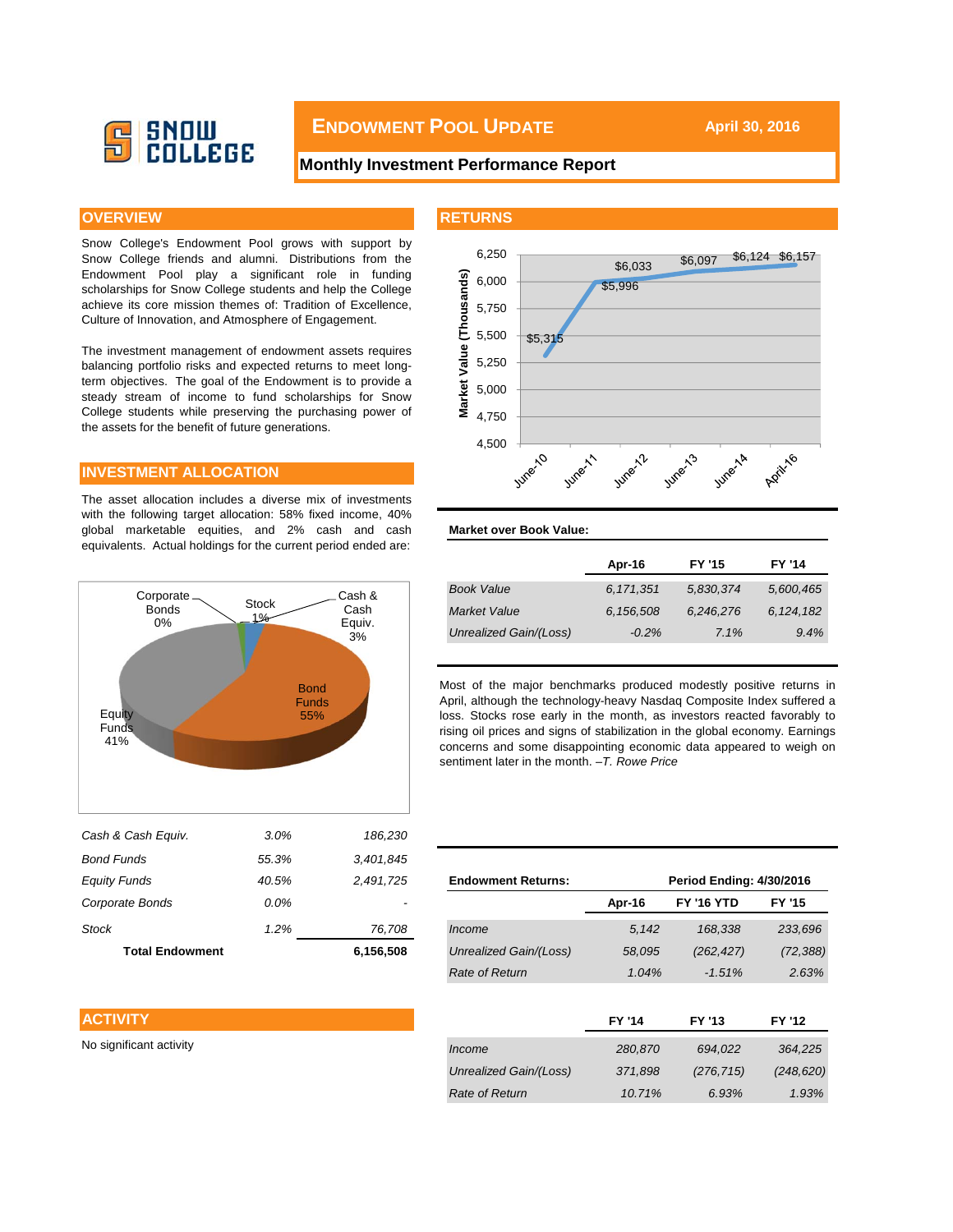

**ENDOWMENT POOL UPDATE** April 30, 2016

### **Monthly Investment Performance Report**

#### **RETURNS (continued) MARKET OUTLOOK**

# **Rate of Return**



|                        | <b>AVERAGE ANNUAL RETURN</b> |               |           |               |               |  |  |  |
|------------------------|------------------------------|---------------|-----------|---------------|---------------|--|--|--|
|                        | <b>Month</b>                 | Fiscal<br>YTD | FY<br>'14 | FY 3<br>Years | FY 5<br>Years |  |  |  |
| <b>Total Endowment</b> | 1.04%                        | $-1.81%$      | 2.63%     | 19.78%        | N/A           |  |  |  |
| S&P 500                | $0.27\%$                     | 0.13%         | 5.25%     | 51.46%        | 100.16%       |  |  |  |
| <b>ACWI</b> Index      | 1.34%                        | $-5.33\%$     | $-1.34%$  | 35.51%        | 58.11%        |  |  |  |
| Barclays Agg. Index    | $0.09\%$                     | 2.51%         | $-0.97%$  | $-2.11\%$     | 1.38%         |  |  |  |

#### **UNITS**

To be added.

Markets react to information that differs from what is expected. Entering this election year, the range of economic and political outcomes widens into an aging business cycle. Construction spending and factory orders both declined in February. As a result, we have witnessed a downgrade in expectations for first quarter equipment and nonresidential and residential construction spending. On the plus side, consumer spending continues to support the growth narrative as job gains as well as wages and salary improvements indicate continued real disposable income gains. Meanwhile, government spending will also take a step up supported by gains in spending at the state and local level. However, expectations for equipment and nonresidential structures have downshifted. The weakness in energy and broader commodity prices continues to weigh on these sectors. As a result, first quarter GDP is now expected to come in close to zero as trade subtracts about three-quarters of a percentage point from the overall GDP growth rate. Weakness at the start of this year will impact business and consumer sentiment going forward, and therefore, the pace of consumer spending and business investment is likely to downshift relative to prior market expectations.

Inflation patterns are a major uncertainty. Expectations are that the year-over-year inflation measures will rise. But at what pace? Moreover, what does that tell us about the outlook for inflation in 2017? For decision makers, the problem is that measured inflation will rise due to the low base of inflation a year ago. – Wells Fargo Advisors

| <b>DONATIONS</b>                           |                             |          |                   |                       |
|--------------------------------------------|-----------------------------|----------|-------------------|-----------------------|
|                                            | <b>April # of Donations</b> | Apr-16   | <b>FY '16 YTD</b> | <b>Total Balances</b> |
| <b>Restricted Donations</b>                |                             |          |                   |                       |
| <b>Endowment Donations</b>                 | 5                           | \$130    | \$53,287          | 6,156,508             |
| <b>Scholarship Donations</b>               | 73                          | 37,649   | 920,796           | 976,713               |
| <b>Other Donations</b>                     | 36                          | 19.480   | 486,826           | $\star$               |
| <b>Unrestricted Donations</b>              |                             |          |                   |                       |
| Donations to Foundation                    | 16                          | 5.210    | 185, 134          | 88,576                |
| <b>Total Restricted &amp; Unrestricted</b> | 130                         | \$62,469 | \$1,646,044       | \$7,221,797           |

\* These donations are donated to various fund budgets and are mingled and spent w ith other sources of those fund budgets

| <b>Total Donations</b>    |     |          |             |
|---------------------------|-----|----------|-------------|
| <b>External Donations</b> | 22  | \$60.478 | \$1,627,473 |
| <b>Employee Donations</b> | 108 | 1.991    | 18.571      |
| <b>Total Donations</b>    | 130 | \$62,469 | \$1.646.044 |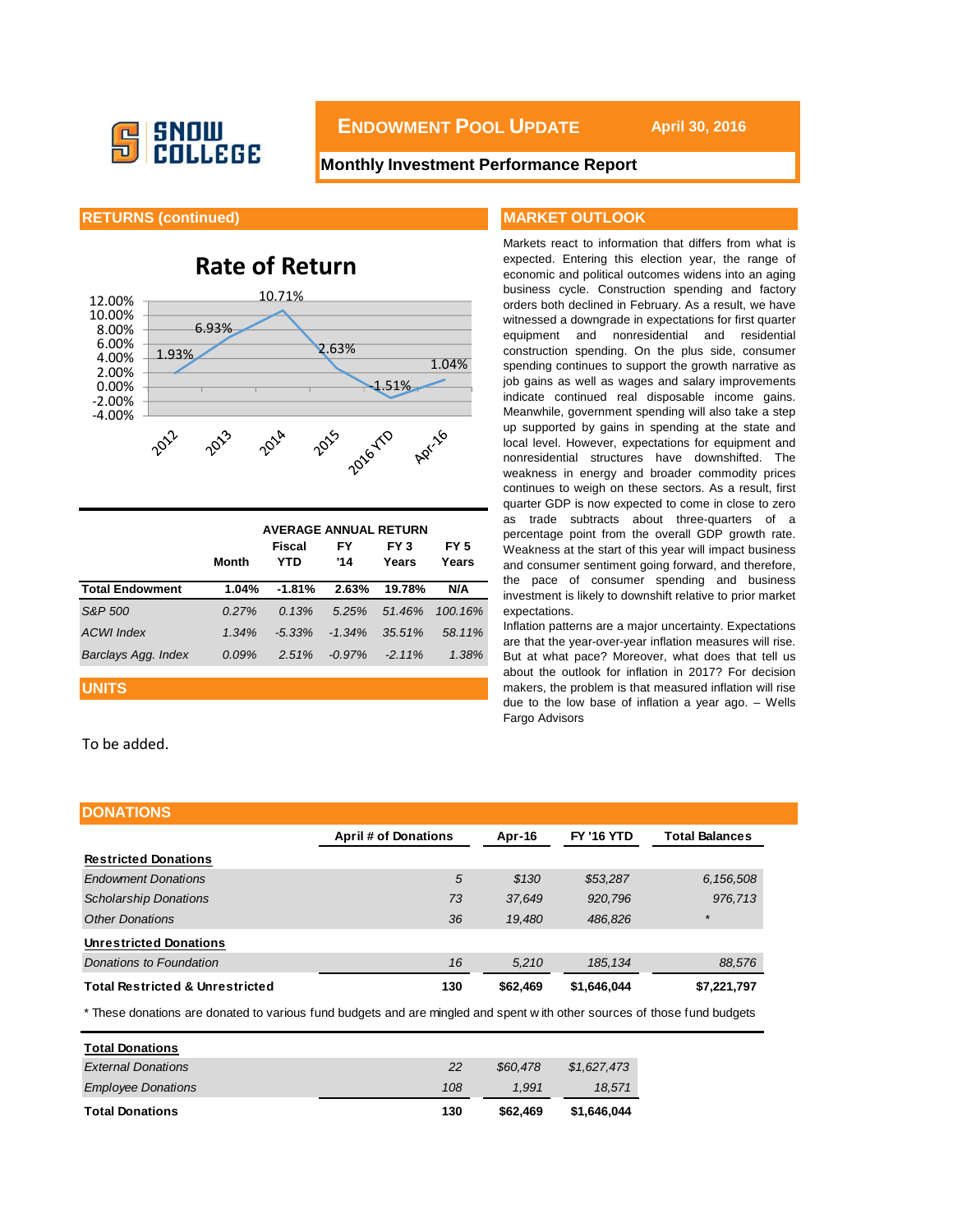

# **CASH MANAGEMENT POOL UPDATE** April 30, 2016

### **Monthly Investment Performance Report**

#### **OVERVIEW AND INSTITUTE IN THE RETURNS**

**Market over Book Value:**

The College manages the Cash Management Pool according to the following objectives:

- Investments are made in accordance with the Utah State Money Management Act as well as other applicable laws, rules, policies, and regulations

- Protection and safety of principal
- Liquidity or availability of funds
- Maximization of the rate of return consistent with objectives stated above
- And with the exercise of judgment, care, and due diligence.



#### **INVESTMENT ALLOCATION**

Target allocations are 20-25% immediate liquidity (Cash & Cash Equivilents, PTIF), 30% agency bonds, 45% corporate bonds. Actual holdings for the current period ended are:



| Apr-16     | <b>FY '15</b> | <b>FY '14</b> |
|------------|---------------|---------------|
| 20,226,371 | 17,381,835    | 18,413,264    |
| 21,853,254 | 17,321,188    | 18,693,618    |
| $8.0\%$    | $-0.3%$       | 1.5%          |
|            |               |               |

Most of the major benchmarks produced modestly positive returns in April, although the technology-heavy Nasdaq Composite Index suffered a loss. Stocks rose early in the month, as investors reacted favorably to rising oil prices and signs of stabilization in the global economy. Earnings concerns and some disappointing economic data appeared to weigh on sentiment later in the month. –T. Rowe Price

| PIIF                                  | 61.1%   | 12,532,602 |                            |               |                                 |               |
|---------------------------------------|---------|------------|----------------------------|---------------|---------------------------------|---------------|
| Municipal Bonds                       | 9.3%    | 1,899,388  | <b>Investment Returns:</b> |               | <b>Period Ending: 4/30/2016</b> |               |
| Agency Bonds                          | 1.2%    | 250,012    |                            | Apr-16        | <b>FY '16 YTD</b>               | FY '15        |
| Corporate Bonds                       | 25.2%   | 5,160,962  | Income                     | 20,916        | 216,556                         | 235,841       |
| CD's                                  | $0.0\%$ | ٠          | Unrealized Gain/(Loss)     | (1,900)       | (37, 104)                       | (76, 534)     |
| 20,502,200<br><b>Total Investment</b> |         |            | Rate of Return             | 0.08%         | 1.04%                           | 0.92%         |
|                                       |         |            |                            |               |                                 |               |
|                                       |         |            |                            | <b>FY '14</b> | FY '13                          | <b>FY '12</b> |
| <b>ACTIVITY</b>                       |         |            | Income                     | 218,874       | 284,831                         | 359,693       |
|                                       |         |            | Unrealized Gain/(Loss)     | (79, 251)     | (62, 977)                       | 98,592        |
| No significant activity               |         |            | Rate of Return             | 0.75%         | 0.88%                           | 1.26%         |
|                                       |         |            |                            |               |                                 |               |

### **ACTIVITY**